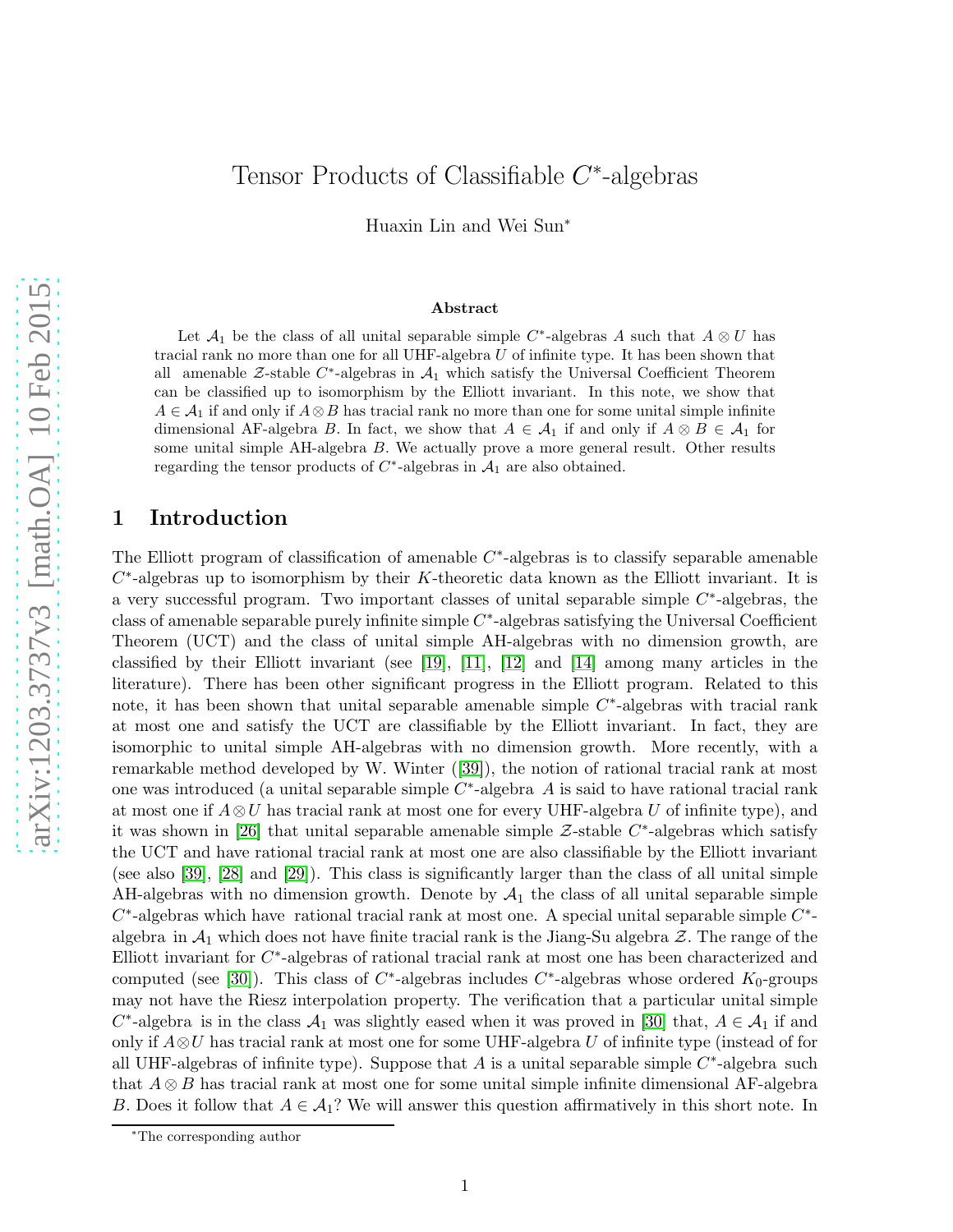fact, we will show that if  $A \otimes B$  has tracial rank at most one for some unital infinite dimensional separable simple C<sup>\*</sup>-algebra B with tracial rank at most one then  $A \in \mathcal{A}_1$ . This may provide a better way to determine which  $C^*$ -algebras are in  $\mathcal{A}_1$ .

Denote by  $\mathcal N$  the class of all unital separable amenable  $C^*$ -algebras which satisfy the Universal Coefficient Theorem. For the purpose of classification, we also consider  $\mathcal{A}_1 \cap \mathcal{N}$ , the class of all unital separable simple amenable  $C^*$ -algebras which have rational tracial rank at most one and satisfy the UCT. We will show that if A and B are both in  $\mathcal{A}_1 \cap \mathcal{N}$ , then  $A \otimes B$  is also in  $\mathcal{A}_1 \cap \mathcal{N}$ . Assume that  $A \in \mathcal{A}_1 \cap \mathcal{N}$  and B is a simple C<sup>\*</sup>-algebra with tracial rank at most one and satisfies the UCT. From the fact above,  $A \otimes B$  is also in  $\mathcal{A}_1 \cap \mathcal{N}$ . One might ask whether  $A \otimes B$  has tracial rank at most one. We will also give an affirmative answer to this question.

Most of results are in a more general setting which may provide an opportunity for the future applications. In fact, with a much more recent classification result in [\[15\]](#page-15-4), we expect some of the results presented in this note can be used to ease some technical constrains. In fact, for example, for a unital simple separable  $C^*$ -algebra A, it is much more delightful to work with  $A\otimes Q$  than  $A\otimes U$ , since  $K_i(A\otimes Q)$   $(i = 0, 1)$  is torsion free and divisible, while  $K_i(A\otimes U)$  could have torsion in general. Some applications of results in this short note can be found in [\[15\]](#page-15-4).

#### 2 Preliminaries

**Definition 2.1.** Let A be a  $C^*$ -algebra. Let F and G be two subsets of A. Let  $\epsilon > 0$ . We say that  $\mathcal{F} \subset_{\epsilon} \mathcal{G}$  if for each  $x \in \mathcal{F}$ , there exists  $y \in \mathcal{G}$ , such that  $||x - y|| < \epsilon$ .

By  $A_+$ , we mean the positive cone of all positive elements in A.

If  $a, b \in A_+$ , we write  $a \lesssim b$  if there is a sequence  $\{x_n\}$  in A such that  $\lim_{n\to\infty} ||x_n^*bx_n-a|| = 0$ . We say two positive elements x and y are Cuntz equivalent and write it as  $x \sim y$ , if  $x \lesssim y$  and  $y \leq x$ .

Let A be a unital stably finite simple  $C^*$ -algebra. Denote by  $T(A)$  the tracial state space of A. Define  $d_{\tau}(a) = \lim_{n \to \infty} \tau(a^{1/n})$  for all  $a \in A_+$  and  $\tau \in T(A)$ . A is said to have strict comparison property for positive elements if for any pair  $a, b \in A_+ \setminus \{0\}$ ,  $d_{\tau}(a) < d_{\tau}(b)$  for all  $\tau \in T(A)$  implies that  $a \leq b$ .

Let  $\mathcal{F} \subset A$  be a finite subset and let  $p \in A$  be a projection. We use  $p\mathcal{F}p$  to denote  $\{pxp: x \in \mathcal{F}\}.$ 

**Definition 2.2.** Let  $\beta$  be a family of unital  $C^*$ -algebras. We say a unital simple separable  $C^*$ -algebra A is tracially approximated by  $C^*$ -subalgebras in B and write it as  $A \in TAC$ , if the following holds: For any  $\epsilon > 0$ , any finite subset  $\mathcal{F} \subset A$  and any  $a \in A_+ \setminus \{0\}$ , there exist a projection  $p \in A$  and a  $C^*$ -subalgebra  $B \subset A$  with  $B \in \mathcal{B}$  and  $1_B = p$  such that

$$
||px - xp|| < \epsilon \text{ for all } x \in \mathcal{F},
$$
\n
$$
(e 2.1)
$$

$$
p\mathcal{F}p \subset_{\epsilon} B \text{ and } \tag{e.2.2}
$$

$$
1 - p \lesssim a. \tag{e2.3}
$$

Let  $\mathcal{B} = \mathcal{I}_1$  be the family of C<sup>\*</sup>-algebras of the form  $C([0,1], F)$ , where F is a unital finite dimensional C<sup>\*</sup>-algebra. Then we write  $TR(A) \leq 1$  if  $A \in TAT_1$ .

Note that, in the original definition 3.1 of [\[23\]](#page-15-5),  $\mathcal{I}_1$  is replaced by the class of all finite direct sums of  $C^*$ -algebras of the form  $M_n(C(X_n))$ , where each  $X_n$  is a finite CW complex with dimension one. But those definitions are equivalent. Please see Theorem 6.13 and Theorem 7.1 of [\[23\]](#page-15-5) for more details on such equivalence. In the definition above, if we replace  $\mathcal{B}$  by  $\mathcal{I}_0$ , the class of finite dimensional  $C^*$ -algebras, then we say that A has tracial rank zero (see Theorem 7.1 of [\[23\]](#page-15-5)). If A has tracial rank at most one, we denote it by  $TR(A) \leq 1$ . If A has tracial rank zero, we denote it by  $TR(A) = 0$ . For more details, please see [\[23\]](#page-15-5).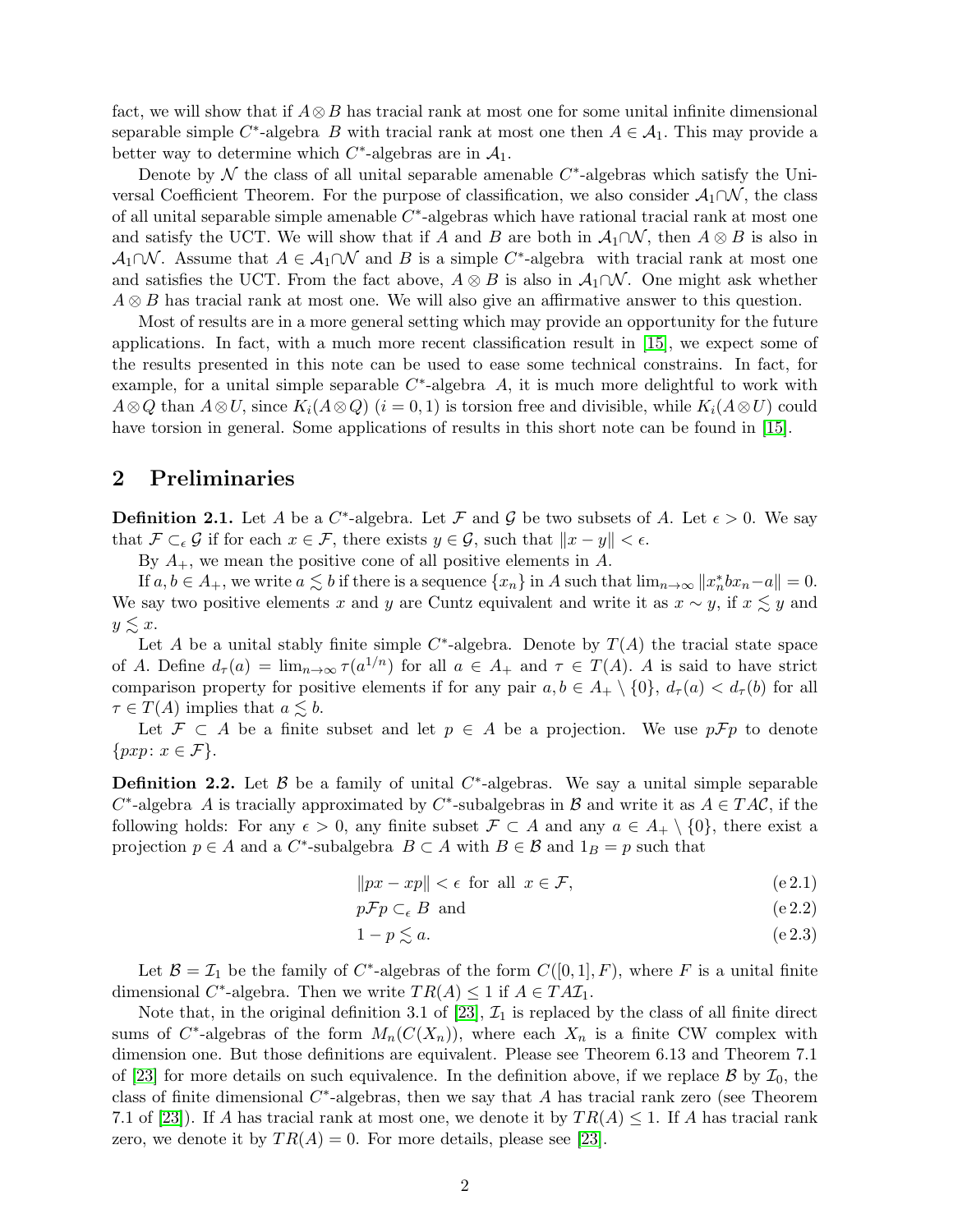**Notations:** Let A be a unital C<sup>\*</sup>-algebra. For each  $n \in \mathbb{N}$ , there is an embedding of  $M_n(A)$ into  $M_{n+1}(A)$  defined by  $a \mapsto \begin{pmatrix} a & 0 \\ 0 & 0 \end{pmatrix}$ . Denote by  $M_{\infty}(A)$  the algebraic inductive limit of  $M_1(A) \to M_2(A) \to \cdots$ , whose connecting maps are just the embeddings above. Suppose that  $T(A) \neq 0$ . For any  $p \in M_{\infty}(A)$  and for any  $\tau \in T(A)$ , we may assume that  $p \in M_n(A)$  for certain n. By identifying  $M_n(A)$  with  $A \otimes M_n(\mathbb{C})$ , we define  $\tau(p)$  to be  $(\tau \otimes \text{Tr})(p)$ , where Tr is the standard matrix trace (not normalized) on  $M_n(\mathbb{C})$ . Note that the value  $(\tau \otimes \text{Tr})(p)$  is independent of the choice of n.

Denote by  $\mathcal N$  the class of all unital separable amenable  $C^*$ -algebras which satisfy the Universal Coefficient Theorem.

Denote by Q the UHF-algebra with  $(K_0(Q), K_0(Q)_+, [1_Q]) = (\mathbb{Q}, \mathbb{Q}_+, 1).$ 

Use  $\mathcal{A}_0$  to denote the class of all unital separable simple C<sup>\*</sup>-algebras A for which  $TR(A \otimes$  $M_{\mathfrak{p}} = 0$  for all supernatural numbers **p** of infinite type

Use  $A_1$  to denote the class of all unital separable simple C<sup>\*</sup>-algebras A for which  $TR(A \otimes$  $M_{\mathfrak{p}}\leq 1$  for all supernatural numbers **p** of infinite type.

By the above defined notations,  $\mathcal{A}_0 \cap \mathcal{N}$  is the class of all C<sup>\*</sup>-algebras which are amenable and are in  $A_0$ , and  $A_1 \cap \mathcal{N}$  is the class of all C<sup>\*</sup>-algebras which are amenable and are in  $A_1$ .

**Definition 2.3.** Let  $\epsilon > 0$ . Define

$$
f_{\epsilon}(t) = \begin{cases} 1 & t \geq 2\epsilon \\ (1/\epsilon)t - 1 & \epsilon < t < 2\epsilon \\ 0 & 0 \leq t \leq \epsilon \end{cases}.
$$

Then f is a continuous function on  $[0, \infty)$ .

#### 3 Tensor with AF-algebras

**Definition 3.1.** Throughout this section and the next, let  $\mathcal{C}$  be a class of unital separable amenable  $C^*$ -algebras which satisfy the following properties: (1) Every finite dimensional  $C^*$ algebras is in C; (2) If  $A \in \mathcal{C}$ , then  $A \otimes F \in \mathcal{C}$ , for every finite dimensional C<sup>\*</sup>-algebra F; (3) Every  $C^*$ -algebra in C is weakly semiprojective; (4) Every unital hereditary  $C^*$ -subalgebra of  $C^*$ -algebras in C is in C; (5) Suppose that  $A \in \mathcal{C}$  and  $I \subset A$  is a closed ideal. Then, for any finite subset  $\mathcal{F} \subset A/I$  and any  $\epsilon > 0$ , there exists a C<sup>\*</sup>-subalgebra  $B \subset A/I$  such that  $B \in \mathcal{C}$ and dist $(x, B) < \epsilon$  for all  $x \in \mathcal{F}$ .

It is easy to verify that the class  $\mathcal{I}_1$  satisfies (1) to (5).

Let  $F_1, F_2$  be two finite dimensional C<sup>\*</sup>-algebras, and let  $\varphi_1, \varphi_2 : F_1 \to F_2$  be two homomorphisms. Define the mapping torus

$$
A = A(F_1, F_2, \varphi_1, \varphi_2) = \{(f, a) \in C([0, 1], F_2) \oplus F_1 : f(0) = \varphi_1(a) \text{ and } f(1) = \varphi_2(a)\}.
$$

Let  $\mathcal{C}'$  be the class consisting of all such mapping tori and all finite dimensional  $C^*$ -algebras. It is obvious that  $\mathcal{C}'$  satisfy the property (1) and (2) above. It is proved in [\[8\]](#page-15-6) that all  $C^*$ -algebras in  $\mathcal{C}'$  are semiprojective (property (3)). It is proved in [\[15\]](#page-15-4) that the class also satisfies property (4) and (5).

We begin with the following:

<span id="page-2-0"></span>**Proposition 3.2.** Let A be a unital separable simple infinite dimensional  $C^*$ -algebra in TAC. Then, for any simple AF-algebra B (B could be finite dimensional),  $A \otimes B \in TAC$ .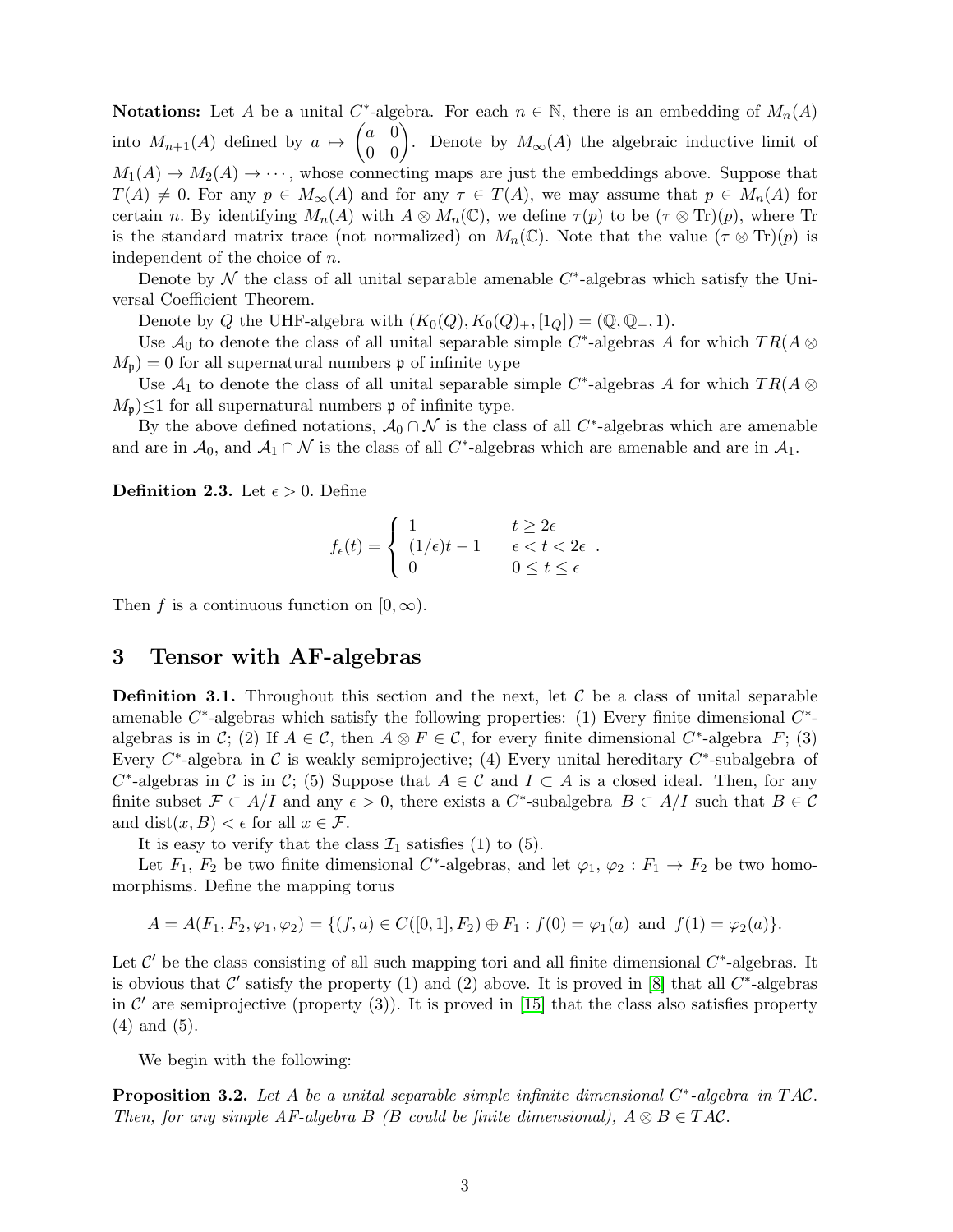*Proof.* The case that B is finite dimensional follows from the property (1) of  $C^*$ -algebras in  $C$ .

Now we assume B is infinite dimensional. It is easy to see that  $A \otimes B$  is a unital simple  $C^*$ -algebra. Note that B is approximately divisible (see [\[2\]](#page-14-0) for the definition). By Theorem 1.4 of [\[2\]](#page-14-0)  $A \otimes B$  has the strict comparison property for positive elements. Let  $\mathcal{F} \subset A \otimes B$  be a finite subset,  $\epsilon > 0$  and  $c \in (A \otimes B)_{+} \setminus \{0\}$ . Since A is a unital infinite dimensional simple  $C^*$ -algebra, it is non-elementary. It is easy to find, for any integer  $n \geq 1$ , n non-zero mutually orthogonal and Cuntz equivalent positive elements. By the strict comparison, one obtains a non-zero element  $a_0 \in A_+$  such that  $a_0 \otimes 1_B \leq c$ .

To prove that  $A \otimes B$  is in TAC, we may assume, without loss of generality, that  $\mathcal{F} = \{a \otimes b :$  $a \in \mathcal{F}_1$  and  $b \in \mathcal{F}_2$ , where  $\mathcal{F}_1$  and  $\mathcal{F}_2$  are finite subsets in A and B, respectively. Since B is AF, we may further assume that  $\mathcal{F}_2 \subset F$ , where F is a unital finite dimensional C<sup>\*</sup>-subalgebra of B. Moreover, to simplify notation further, without loss of generality, we may also assume that  $||a||, ||b|| \le 1$  for all  $a \in \mathcal{F}_1$  and  $b \in \mathcal{F}_2$ .

Since  $A \in TAC$ , there exists a projection  $p_1 \in A$  and a  $C^*$ -subalgebra  $C_0 \in \mathcal{C}$  of A with  $1_{C_0} = p_1$  such that

$$
\|ap_1 - p_1a\| < \epsilon/2 \text{ for all } a \in \mathcal{F}_1,\tag{e.3.4}
$$

$$
dist(p_1 ap_1, C_0) < \epsilon/2 \text{ for all } a \in \mathcal{F}_1 \text{ and } (e 3.5)
$$

$$
1 - p_1 \quad \lesssim \quad a_0. \tag{e.3.6}
$$

Define  $C_1 = C_0 \otimes F$  and  $p = p_1 \otimes 1_B$ . Then  $C_1 \in \mathcal{C}$  and  $1_{C_1} = p$ . It follows that

$$
||xp - px|| < \epsilon \text{ for all } x \in \mathcal{F}
$$
 (e.3.7)

$$
dist(pxp, C_1) < \epsilon
$$
 for all  $x \in \mathcal{F}$  and  $(e 3.8)$ 

$$
1 - p \leq a_0 \otimes 1_B \leq c. \tag{e.3.9}
$$

Remark 3.3. If A is finite dimensional, Proposition [3.2](#page-2-0) still holds.

<span id="page-3-1"></span>**Theorem 3.4.** Let A be a unital separable simple C<sup>\*</sup>-algebra. Suppose that  $A \otimes U \in TAC$  for some infinite dimensional UHF-algebra U. Then  $A \otimes B \in TAC$  for any unital infinite dimensional simple AF-algebra.

*Proof.* Suppose that  $A \otimes U \in TAC$ . Let B be a unital infinite dimensional simple AF-algebra.

Fix  $\epsilon > 0$ , a finite subset  $\mathcal{F} \subset A \otimes B$  and  $a \in (A \otimes B)_{+} \setminus \{0\}.$ 

As B is approximately divisible, so is  $A \otimes B$ . It follows from Theorem 1.4 (a) of [\[2\]](#page-14-0) that  $A \otimes B$  is either purely infinite or has the strict comparison property for positive elements. In either case, there is a non-zero element  $a_0 \in 1_A \otimes B$  such that  $a_0 \leq a$  in  $A \otimes B$ . As  $A \otimes B$  is simple, there is an integer  $N_0 \geq 1$  such that

<span id="page-3-0"></span>
$$
1_{A \otimes B} \lesssim N_0[a_0]. \tag{e 3.10}
$$

We write  $B = \lim_{n \to \infty} (B_n, \psi_n)$ , where each  $B_n$  is a finite dimensional C<sup>\*</sup>-algebra and  $\psi_n : B_n \to B_{n+1}$  is a unital embedding. If  $n > m$ , put  $\psi_{m,n} = \psi_{n-1} \circ \cdots \psi_m : B_m \to B_n$ . We will also use  $\psi_{n,\infty}: B_n \to B$  for the unital embedding induced by the inductive limit. Write

$$
B_n = M_{R(n,1)} \oplus M_{R(n,2)} \oplus \cdots M_{R(n,k(n))}.
$$

According to Proposition 2.2 and Lemma 2.3 (b) of [\[33\]](#page-16-5), to simplify notation, without loss of generality, by replacing  $a_0$  with a smaller (in Cuntz relation) element, we may assume that  $a_0 \in B_n$  for some large n. Moreover, we may assume that  $a_0 = a_{1,n} \oplus a_{2,n} \oplus \cdots a_{k(n),n}$ , where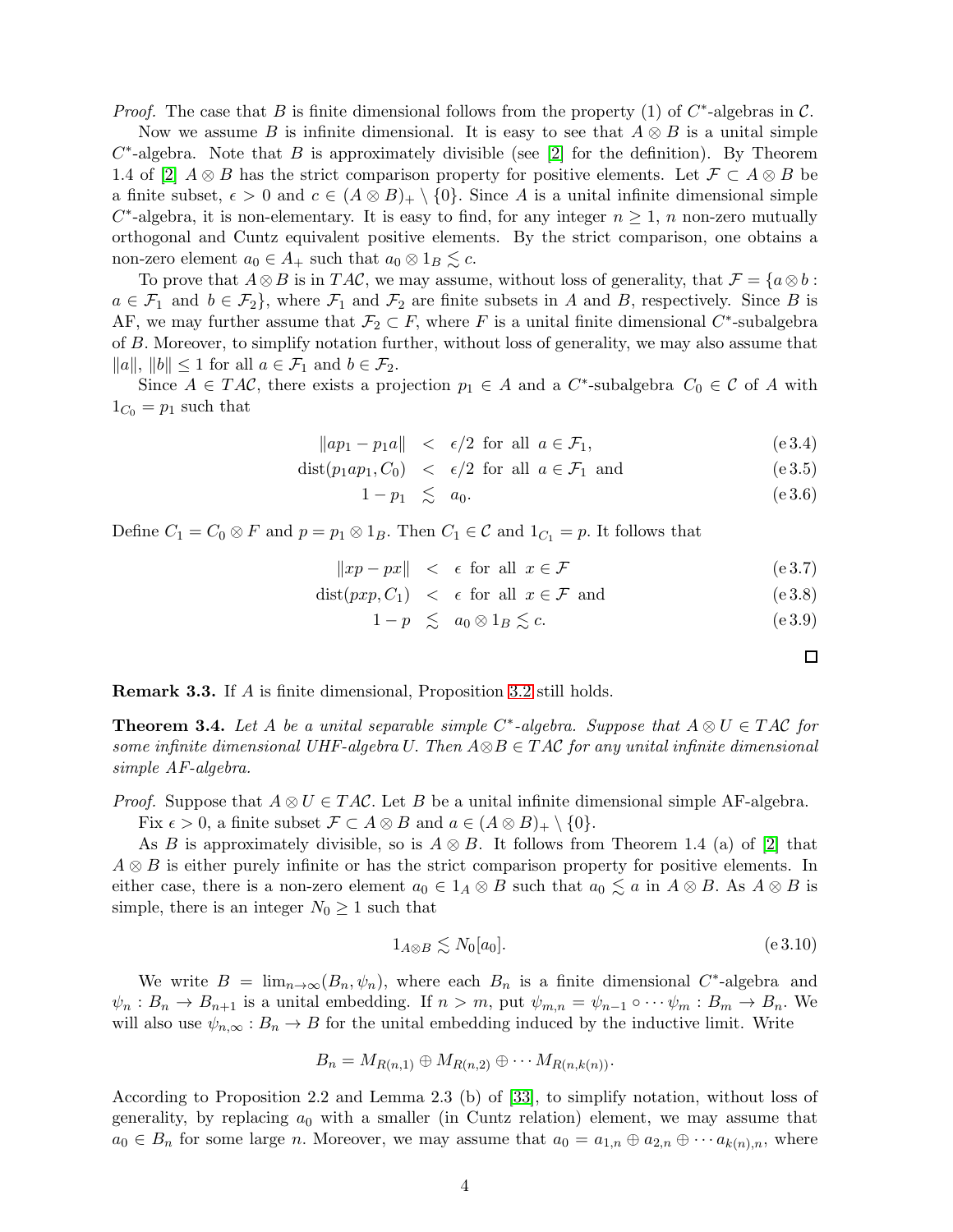$a_{i,n} \in B_{R(n,i)}, i = 1, 2, ..., k(n)$ . Since B is simple, we may assume that  $R(n,j) > 4N_0$  for all j and all n. It follows from [\(e 3.10\)](#page-3-0) that we may assume that the range projection of  $a_{j,n}$  has rank at least two. Then we may write  $a_{j,n} \ge a_{j,n}^{(0)} + a_{j,n}^{(1)}$ , where  $a_{j,n}^{(i)}$  has exactly rank one range projection, and  $a_{j,n}^{(0)}$  and  $a_{j,n}^{(1)}$  are mutually orthogonal. Thus

$$
a_0 \ge a_0^{(i)} = a_{1,n}^{(i)} \oplus a_{2,n}^{(i)} \oplus \cdots \oplus a_{k(n),n}^{(i)}, \ \ i = 0, 1.
$$

By choosing possibly smaller  $a_0$  (in the Cuntz relation), we may assume that  $a_{j,n}^{(i)}$  is a rank one projection for each j and  $n, i = 0, 1$ .

By changing notation, without loss of generality, we may further assume that  $\mathcal{F} \subset A \otimes B_1$ and  $a_0, a_0^{(0)}$  $\mathcal{L}_{0}^{(0)}, \mathcal{L}_{0}^{(1)} \in B_1$ . Define  $\pi_j : B_1 \to M_{R(1,j)}$  to be the canonical projection to the j-th summand,  $j = 1, 2, ..., k(1), n = 2, 3, ...$  Put  $\mathcal{F}_j = \pi_j(\mathcal{F}), j = 1, 2, ..., k(1)$ .

For each  $A \otimes M_{R(1,i)} \otimes U \in TAC$ , there exists a projection  $p_i \in A \otimes M_{R(1,i)} \otimes U$  and a  $C^*$ -subalgebra  $D_{0,i} \in \mathcal{C}$  with  $1_{D_{0,i}} = p_i$  such that

<span id="page-4-0"></span>
$$
\| [p_i, x] \| < \epsilon/8 \text{ for all } x \in \mathcal{F}_i,\tag{e.3.11}
$$

$$
dist(p_i x p_i, D_{0,i}) < \epsilon/8 \text{ for all } x \in \mathcal{F}_i \text{ and} \tag{e.3.12}
$$

$$
1_{A\otimes M_{R(1,i)}\otimes U} - p_i \leq a_{i,1}^{(0)}.
$$
\n(e 3.13)

Let  $\mathcal{G}_i \subset B_{0,i}$  be a finite subset such that, for every  $x \in \mathcal{F}_i$ , there exists  $x' \in \mathcal{G}_i$  such that  $||p_ixp_i - x'|| < \epsilon/16$ . We may also assume that  $1_{D_{0,i}} \in \mathcal{G}_i$ .

Write  $U = \overline{\bigcup_{n=1}^{\infty} M_{r(n)}}$ , where  $\lim_{n\to\infty} r(n) = \infty$  and  $M_{r(n)} \subset M_{r(n+1)}$  unitally. Since each  $D_{0,i}$  is weakly semiprojective, we can choose  $n_0$  large enough, such that for each  $i =$  $1, 2, \cdots, k(1)$ , there exists a unital homomorphism  $\varphi_i: D_{0,i} \to A \otimes M_{R(1,i)} \otimes M_{r(n_0)}$ , satisfying

$$
\|\varphi_i(x') - x'\| < \epsilon/8 \quad \text{for all} \quad x' \in \mathcal{G}_i. \tag{e.3.14}
$$

Without loss of generality (by replacing  $\varphi_i$  with Ad  $u_i \circ \varphi_i$  for some unitary  $u_i$  in  $A \otimes M_{R(1,i)} \otimes$  $M_{r(n_0)}$  if necessary), we may assume that  $\varphi_i(1_{B_{0,i}}) = p_i$ . It follows from the property (5) of  $C^*$ algebras in C that there exists a unital  $C^*$ -algebra  $D_i \subset \varphi_i(D_{0,i})$  such that  $D_i \in \mathcal{C}$ ,  $1_{D_i} = \varphi_i(D_{0,i})$ and

$$
dist(\varphi_i(x'), D_i) < \epsilon/16 \text{ for all } x' \in \mathcal{G}_i. \tag{e.3.15}
$$

Note that  $1_{D_i} = \varphi_i(1_{D_{0,i}}) = p_i$ . Thus

$$
dist(p_i x p_i, D_i) < \epsilon/4 \quad \text{for all} \quad x \in \mathcal{F}_i. \tag{e.3.16}
$$

Denote by  $i_{0,i}$ :  $M_{R(1,i)} \rightarrow M_{R(1,i)r(n_0)}$  the map defined as  $i_{0,i}(x) = x \otimes 1_{M_{r(n_0)}}, i =$ 1, 2, ...,  $k(1)$ , and define  $i_0: A \otimes B_1 \to A \otimes B_1 \otimes M_{r(n_0)}$  by  $i_0(x) = x \otimes 1_{M_{r(n_0)}}$  for all  $x \in A \otimes B_1$ .

Since B is a unital simple AF-algbera, we may assume that  $\psi_{1,n_1}: B_1 \to B_{n_1}$  has multiplicities at least  $N \geq 1$  for each simple summand of  $B_1$ , such that

$$
\frac{2r(n_0)\left(\sum_{j=1}^{k(1)} R(1,j)\right)^2}{N} < 1. \tag{e 3.17}
$$

Put  $\Psi_{i,j} = \pi_{n_1,j} \circ \left(\psi_{1,n_1}|_{M_{R(1,i)}}\right) : M_{R(1,i)} \to M_{R(n_1,j)}$ , where  $\pi_{n_1,j}$  is the canonical projection to the j-th summand of  $B_{n_1}$ . The assumption on the multiplicity implies that  $\Psi_{i,j}(1_{M_{R(1,i)}})$  =  $1_{M_{m(i,j)}} \in M_{R(n_1,j)}$  with  $m(i,j) \geq N$ ,  $i = 1,2,...,k(1)$  and  $j = 1,2,...,k(n_1)$ . It follows that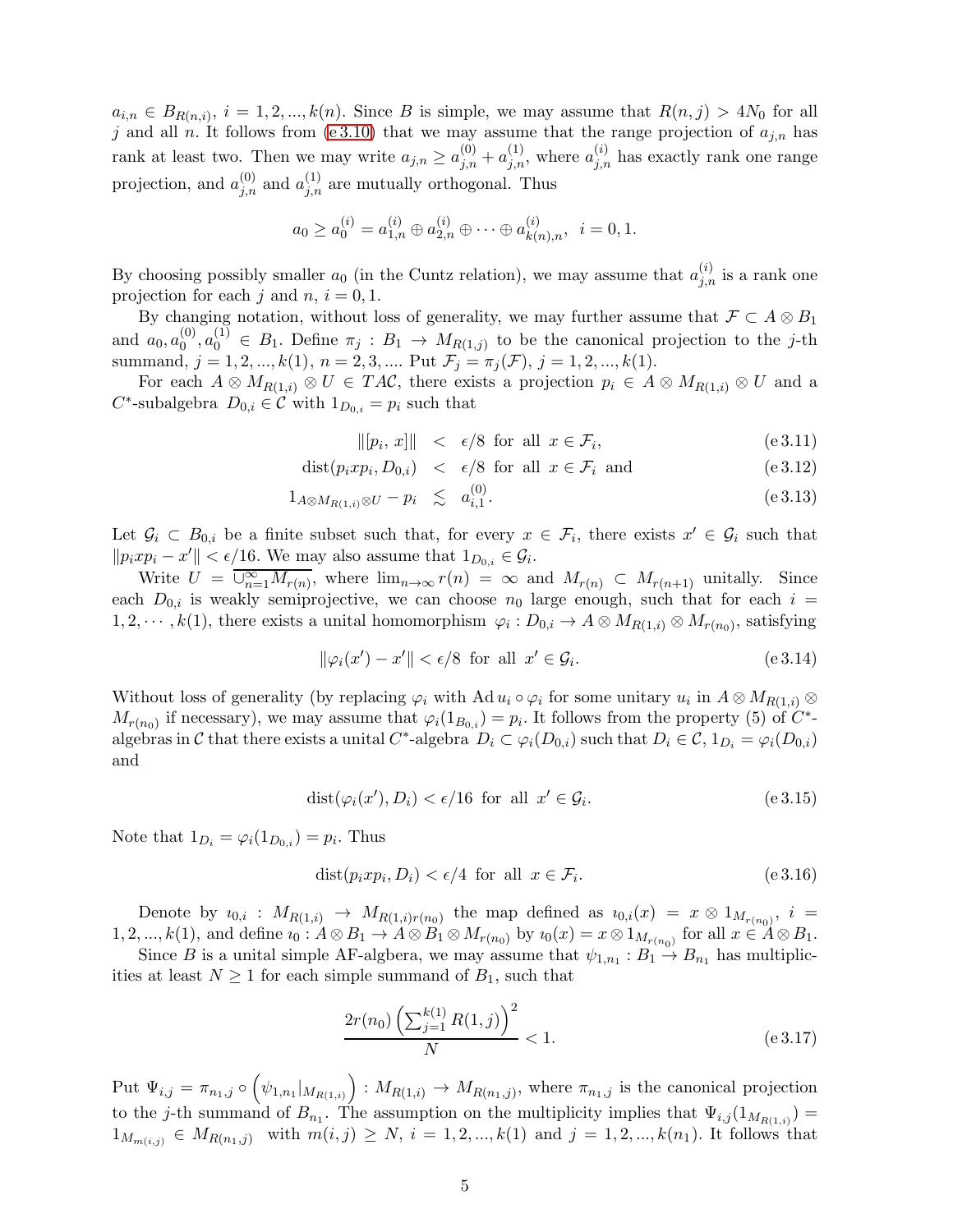$R(1, i)|m(i, j), i = 1, 2, ..., k(1)$  and  $j = 1, 2, ..., k(n_1)$ . Note that  $1_{M_{R(n_1, j)}} = \bigoplus_{i=1}^{k(1)} \Psi_{i, j}(1_{M_{R(1, i)}}),$  $j = 1, 2, ..., k(n_1)$ . Write

$$
m(i,j) = l(i,j)r(n_0)R(1,i) + s_{i,j},
$$
\n<sup>(e 3.18)</sup>

where  $l(i, j) \geq 1$  and  $r(n_0)R(1, i) > s_{i,j} \geq 0$  are integers. It follows that

<span id="page-5-0"></span>
$$
\sum_{i=1}^{k(1)} \frac{s_{i,j}}{m(i,j)} < \sum_{i=1}^{k(1)} \frac{r(n_0)R(1,i)}{N} < \sum_{i=1}^{k(1)} \frac{r(n_0)R(1,i)}{2r(n_0)(\sum_{i=1}^{k(1)} R(1,i))^2} < \frac{1}{2\sum_{i=1}^{k(1)} R(1,i)}.\tag{e.3.19}
$$

Since  $R(1, i)|m(i, j)$ , we may write  $s_{i,j} = s_{i,j}^{(r)}R(1, i), i = 1, 2, ..., k(1)$  and  $j = 1, 2, ..., k(n_1)$ . Define  $\rho_{i,j}$  :  $M_{R(1,i)} \rightarrow M_{s_{i,j}}$  by  $x \rightarrow x \otimes 1_{M_{s_{i,j}}(r)}$ . Note also that  $\sum_{i=1}^{k(1)} m(i, j) = R(n_1, j),$  $j = 1, 2, ..., k(n_1).$ 

It follows from [\(e 3.19\)](#page-5-0) that

<span id="page-5-1"></span>
$$
\bigoplus_{i=1}^{k(1)} \rho_{i,j}(1_{M_{R(1,i)}}) \lesssim \psi_{1,n_1}(a_{j,1}^{(1)}).
$$
\n(e 3.20)

Let  $i_{1,i,j}: M_{r(n_0)R(1,i)} \to M_{l(i,j)r(n_0)R(1,i)}$  be the embedding defined by  $a \mapsto a \otimes 1_{M_{l(i,j)}}$ . Let  $i_{2,i,j}$ :  $M_{l(i,j)r(n_0)R(1,i)} \to \Psi_{i,j}(M_{R(1,i)})$  be defined by the embedding which sends rank one projection to rank one projection. Put  $i_{3,i,j} = i_{2,i,j} \circ i_{1,i,j}$ . Define  $i_{4,i,j} : A \otimes M_{R(1,i)} \otimes M_{r(n_0)} \to A \otimes M_{R(n_1,i)}$ by  $u_{4,i,j}(a \otimes b) = a \otimes u_{3,i,j}(b)$  for all  $a \in A$  and  $b \in M_{r(n_0)R(1,i)}$ . Note that

$$
\left(\oplus_{j=1}^{k(n_1)} i_{3,i,j} \circ i_{0,i}\right) \bigoplus \left(\oplus_{j=1}^{k(n_1)} \rho_{i,j}\right) = \bigoplus_{j=1}^{k(n_1)} \Psi_{i,j} = \psi_{1,n_1}|_{M_{R(1,i)}}
$$

and

$$
\bigoplus_{i=1}^{k(1)} \left( \left( \oplus_{j=1}^{k(n_1)} i_{3,i,j} \circ i_{0,i} \right) \oplus \left( \oplus_{j=1}^{k(n_1)} \rho_{i,j} \right) \right) = \psi_{1,n_1}.
$$

Define  $\iota : A \otimes B_{n_1} \to A \otimes B$  to be the map given by  $a \otimes b \mapsto a \otimes \psi_{1,\infty}(b)$ .

 $\text{Put } C_1 = \bigoplus_{i=1}^{k(1)} i \left( \bigoplus_{j=1}^{k(n_1)} i_{4,i,j}(D_i) \right). \text{ Then } C_1 \in \mathcal{C} \text{ and } p = 1_{C_1} \text{ has the form } i \left( \bigoplus_{i=1}^{k(1)} p_i \otimes p_i' \right),$ where  $p_i \in A \otimes M_{R(1,i)} \otimes M_{r(n_0)}$  and  $p'_i = \bigoplus_{j=1}^{k(n_1)} 1_{M_{l(i,j)}}$ . A fact we use here is

$$
||xp - px|| = ||x(p_i \otimes p'_i) - (p_i \otimes p'_i)x|| = ||xp_i - p_ix|| < \epsilon/4
$$
 (e 3.21)

for all  $x \in \mathcal{F}$ , since  $x = a \otimes b$ , where  $a \in A$  and  $b \in B_1$ . We also have

$$
dist(pxp, C_1) < \epsilon/4 \quad \text{for all} \quad x \in \mathcal{F}.\tag{e.3.22}
$$

By [\(e 3.13\)](#page-4-0) and [\(e 3.20\)](#page-5-1),

$$
1 - p \le \sum_{i=1}^{k(1)} (1 - p_i) + \sum_{j=1}^{k(n_1)} \rho_{i,j}(1_{M_{R(1,i)}}) \lesssim a_0^{(0)} + a_0^{(1)} \lesssim a,
$$
 (e 3.23)

where we identify  $a_0^{(i)}$  with  $\psi_{1,\infty}(a_0^{(i)})$  $\binom{N}{0}$ . Therefore  $1 - p \lesssim a$ . This implies that  $A \otimes B \in TAC$ .  $\Box$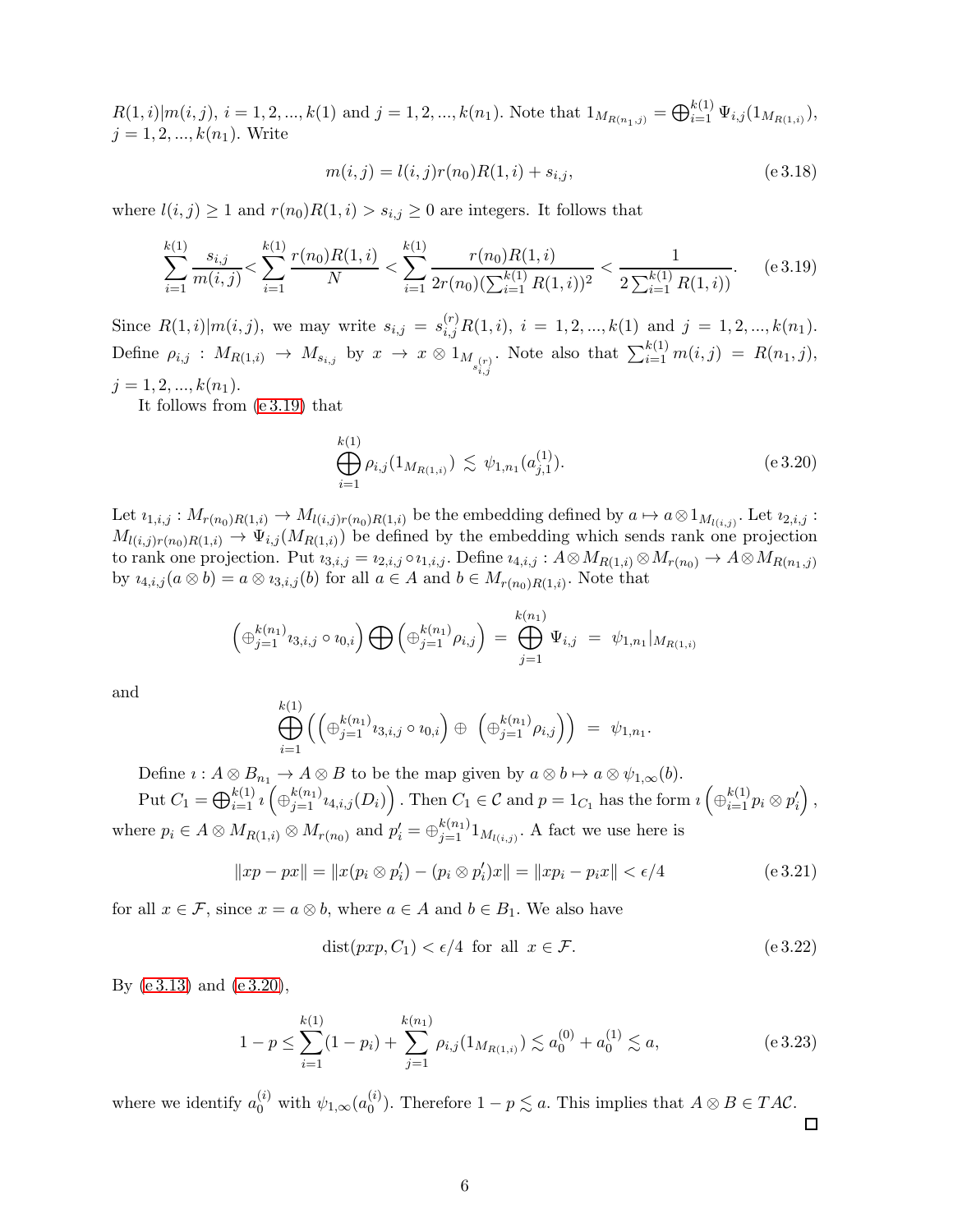<span id="page-6-1"></span>**Proposition 3.5.** Let A be a unital separable simple  $C^*$ -algebra in TAC and let  $p \in A$  be a non-zero projection. Then  $pAp \in TAC$ .

*Proof.* Let  $1/4 > \epsilon > 0$ . Let  $\mathcal{F} \subset pAp$  be a finite subset and let  $a \in (pAp)_{+} \setminus \{0\}$ . Without loss of generality, we may assume that  $p \in \mathcal{F}$  and  $||x|| \leq 1$  for all  $x \in \mathcal{F}$ . Since A is in TAC, there is a projection  $e \in A$  and a  $C^*$ -subalgebra  $C_0 \in \mathcal{C}$  of A with  $1_{C_0} = e$  such that

<span id="page-6-0"></span>
$$
\|ex - xe\| < \epsilon/64 \text{ for all } x \in \mathcal{F}, \tag{e.3.24}
$$

$$
dist(exe, C_0) < \epsilon/64 \text{ for all } x \in \mathcal{F} \text{ and } (e 3.25)
$$

$$
1 - e \leq a. \tag{e.3.26}
$$

We have  $||ep - pe|| < \epsilon/64$ . One computes that there is a projection  $e_0 \leq p$  and  $e'_0 \in C_0$  such that  $||e_0 - pep|| < \epsilon/32$ ,  $||e'_0 - epe|| < \epsilon/32$  and  $||e_0 - e'_0|| < \epsilon/8$ . Then there is a unitary  $u \in A$ such that  $||u-1|| < \epsilon/4$  such that  $u^*e'_0u = e_0$ . Define  $C_1 = u^*(e'_0C_0e'_0)u$ . By the property (4) as in the definition of C,  $e'_0C_0e'_0 \in \mathcal{C}$ . Therefore  $C_1 \in \mathcal{C}$ . Note that  $px = xp = x$  for all  $x \in \mathcal{F}$ . We then estimate that (with  $||x|| \leq 1$  for  $x \in \mathcal{F}$  as assumed), for all  $x \in \mathcal{F}$ ,

$$
\|e_0x - xe_0\| \le \|e_0x - pepx\| + \|pepx - xe_0\| \tag{e.3.27}
$$

$$
<\epsilon/16 + ||pepx - pxep|| + ||pxep - xe_0||
$$
 (e 3.28)

$$
<\epsilon/16 + \epsilon/64 + \epsilon/16 < \epsilon. \tag{e.3.29}
$$

By [\(e 3.26\)](#page-6-0),

$$
p - pep \lesssim a. \tag{e 3.30}
$$

Since  $\|(p - pep) - (p - e_0)\| < \epsilon/32$ , by Proposition 2.2 and Lemma 2.3 (b) of [\[33\]](#page-16-5),

$$
p - e_0 = f_{\epsilon/16}(p - e_0) \lesssim p - pep \lesssim a.
$$
 (e 3.31)

We also estimate that

$$
dist(e_0 x e_0, C_1) < \epsilon \text{ for all } x \in \mathcal{F}.\tag{e.3.32}
$$

It follows that  $pAp \in TAC$ .

<span id="page-6-2"></span>**Theorem 3.6.** Let A be a unital simple separable C<sup>\*</sup>-algebra. Then  $A \otimes C \in TAC$  for all unital simple AF-algebra C if and only if  $A \otimes C \in TAC$  for some infinite simple AF-algebra C.

*Proof.* Following Theorem [3.4,](#page-3-1) it suffices to show the following: Suppose that  $A \otimes C \in TAC$  for some unital simple AF-algebra C. Then  $A \otimes Q \in TAC$ .

Since every finite dimensional  $C^*$ -algebra is in  $C$ , it is easy to see that we only need to consider the case that A is infinite dimensional.

Let  $B = A \otimes Q$ . Let  $1/4 > \epsilon > 0$ . Let  $a \in B_+ \setminus \{0\}$  and let  $\mathcal{F} \subset B$  be a finite subset. To simplify the notation, without loss of generality, we may assume that  $||x|| \leq 1$  for all  $x \in \mathcal{F}$  and  $||a|| = 1.$ 

We will write  $A \otimes Q$  as  $\lim_{k \to \infty} (A \otimes M_{k!}, j_k)$ , where  $j_k: A \otimes M_{k!} \to A \otimes M_{(k+1)!}$  is given by  $j_k(a) = a \otimes 1_{M_{(k+1)}}$  for all  $a \in A \otimes M_{k!}$ ,  $k = 1, 2, \dots$  Without loss of generality, we may assume that  $\mathcal{F} \subset A \otimes M_{k!}$  for some  $k \geq 1$ .

Without loss of generality again, we may assume that there exists a positive element  $a' \in$  $A \otimes M_{k}$  such that  $||a - a'|| < \epsilon$ . By Proposition 2.2 and Lemma 2.3 (b) of [\[33\]](#page-16-5),  $f_{\epsilon}(a') \lesssim a$ . Put  $a_0 = f_{\epsilon}(a')$ . As  $||a|| = 1$  and  $\epsilon < 1/4$ , it is clear that  $a_0 \in (A \otimes M_{k!})_+ \setminus \{0\}$ .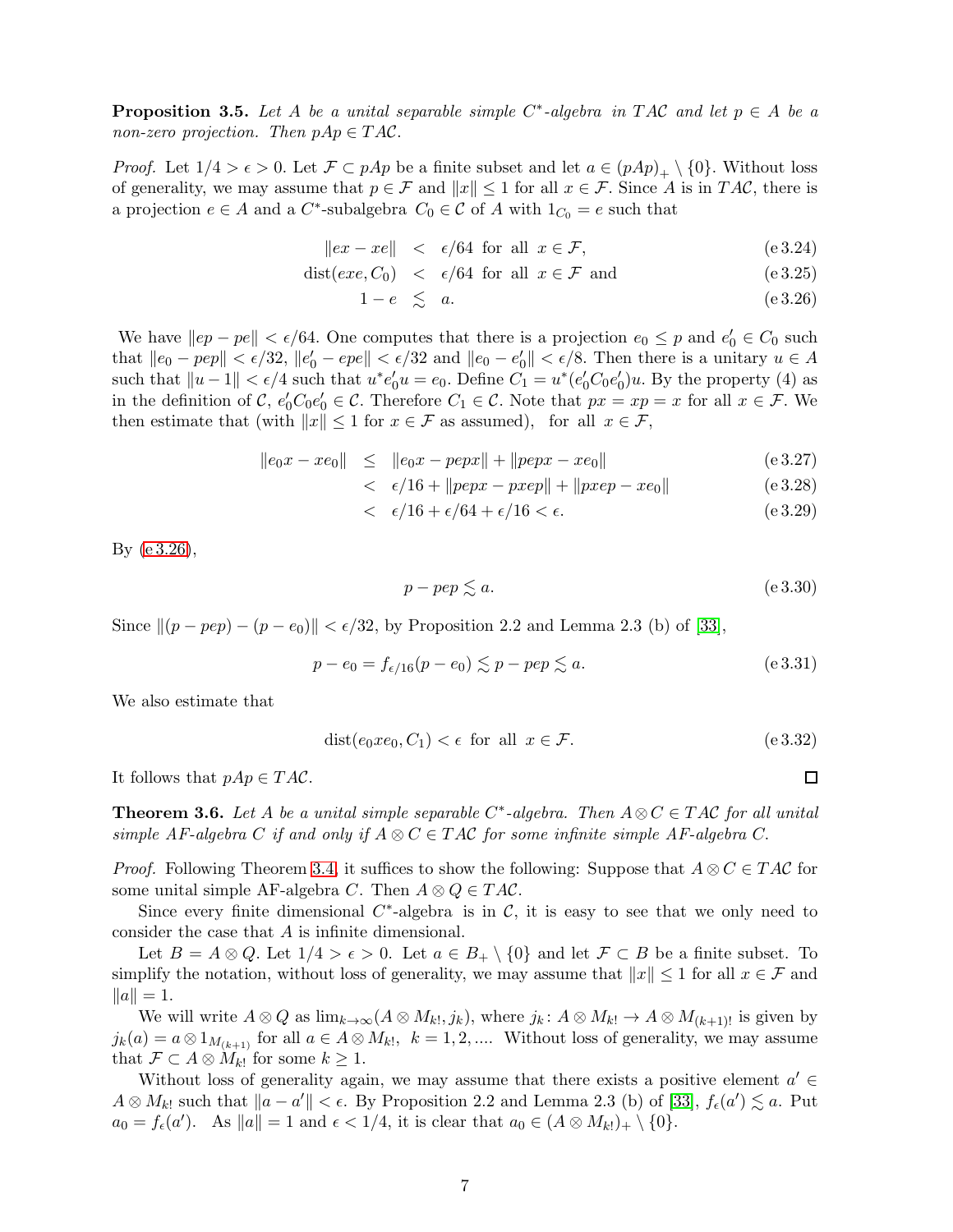For C in the statement, we write it as  $\lim_{m\to\infty}(C_m, i_m)$ , where each  $C_m$  is a finite dimensional  $C^*$ -algebra and  $i_m$  is a unital embedding of  $C_m$  into  $C_{m+1}$ . Since C is an infinite dimensional unital simple AF-algebra, for k above, we can assume that for m large enough, each  $C_m$  satisfies

$$
C_m = M_{n_1} \oplus M_{n_2} \oplus \cdots \oplus M_{n_{s(m)}},
$$
\n
$$
(e3.33)
$$

where  $n_j \geq k!$ ,  $j = 1, 2, ..., s(m)$ . Fix one such m. Then one obtains a projection  $q \in C_m$ such that  $M_{k!}$  is a unital C<sup>\*</sup>-subalgebra of  $qC_{m}q$  (with unit p). Put  $e = 1_A \otimes q$  in  $A \otimes C$ and let  $\varphi'_1$  :  $M_{k!} \to qC_mq$  be a unital embedding. Define  $\varphi_1$  :  $A \otimes M_{k!} \to A \otimes qC_mq$  by  $\varphi_1(x \otimes y) = x \otimes \varphi'_1(y)$  for all  $x \in A$  and  $y \in M_{k!}$ .

By Proposition [3.5,](#page-6-1)  $e(A \otimes C)e \in TAC$ . Therefore there exists a projection  $p \in e(A \otimes C)e$  and a C<sup>\*</sup>-subalgebra  $I_0 \in \mathcal{C}$  of  $e(A \otimes C)e$  with  $1_{I_0} = p$ , satisfying

<span id="page-7-0"></span>
$$
||px - xp|| < \epsilon/16 \text{ for all } x \in \varphi_1(\mathcal{F}), \tag{e.3.34}
$$

$$
dist(pxp, I_0) < \epsilon/16 \text{ for all } x \in \varphi_1(\mathcal{F}) \text{ and } (e 3.35)
$$

$$
1 - p \leq \varphi_1(a_0). \tag{e.3.36}
$$

Choose a finite set  $\mathcal{G}_0$  in  $I_0$  such that  $p\varphi_1(\mathcal{F})p \subset_{\epsilon/16} \mathcal{G}_0$ . Since  $I_0$  is weakly semi-projective, for n large enough, there exists a homomorphism  $h: I_0 \to A\otimes (qC_nq)$  such that  $||h(y)-y|| < \epsilon/32$ for all  $y \in \mathcal{G}_0$ . Without loss of generality, replacing h by Ad  $u \circ h$  for some unitary u if necessary, we may assume that  $h(p) = p$ . Using property (5), we obtains a unital C<sup>\*</sup>-subalgebra  $I_{00} \subset h(I_0)$ with  $1_{I_{00}} = 1_{h(I_0)} = p$  such that  $I_{00} \in \mathcal{C}$ ,

$$
dist(g, I_{00}) < \epsilon/16 \text{ for all } g \in \mathcal{G}_0. \tag{e.3.37}
$$

Therefore

<span id="page-7-1"></span>
$$
dist(pxp, I_{00}) < \epsilon/4 \text{ for all } x \in \varphi_1(\mathcal{F})
$$
 (e 3.38)

Write  $qC_nq$  as  $M_{m_1} \oplus M_{m_2} \oplus \cdots M_{m_r}$ . Note that  $k!|m_j$  for  $j = 1, 2, ..., r$ , as  $\varphi'_1$  is unital. Put  $N = \sum_{j=1}^{r} m_j$ . Then there is a unital embedding  $\varphi'_2$ :  $qC_nq \to M_N$ . Consider the canonical embedding  $j_k: M_{k!} \to M_{N!}$  and  $\varphi'_2 \circ \varphi'_1: M_{k!} \to M_{N!}$ . Since they are both unital, there is a unitary  $u \in M_{N!}$  such that

$$
\mathrm{Ad}u \circ \varphi_2' \circ \varphi_1' = j_k.
$$

Define  $\varphi_2 : A \otimes qC_nq \to A \otimes M_{N!}$  by

$$
\varphi_2(x \otimes y) = x \otimes (\mathrm{Ad}\,{u \circ \varphi'_2(y)})
$$

for all  $x \in A$  and  $y \in qC_nq$ .

Then

$$
(\varphi_2 \circ \varphi_1)(c) = c \text{ for all } c \in A \otimes M_{k!}.
$$
 (e 3.39)

Put  $p_1 = \varphi_2(p) \in A \otimes M_{N!} \subset A \otimes Q$  and  $D = \varphi_2(I_{00}) \subset A \otimes M_{N!} \subset A \otimes Q$  with  $1_D = p_1$ . Note also  $D \in \mathcal{C}$ . Moreover, by [\(e 3.34\)](#page-7-0), [\(e 3.35\)](#page-7-0) and [\(e 3.38\)](#page-7-1), we have

$$
||p_1x - xp_1|| = ||\varphi_2(p\varphi_1(x) - \varphi_1(x)p)|| = ||p\varphi_1(x) - \varphi_1(x)p|| < \epsilon/2 \text{ for all } x \in \mathcal{F}; \text{ (e 3.40)}
$$
  
dist $(p_1xp_1, D) \leq \text{dist}(p\varphi_1(x)p, I_{00}) < \epsilon/2 \text{ for all } x \in \mathcal{F}.$  (e 3.41)

Then, by [\(e 3.36\)](#page-7-0),

$$
1 - p_1 = \varphi_2(1 - p) \lesssim \varphi_2(\varphi_1(a)) = a.
$$
 (e 3.42)

This implies that  $A \otimes Q \in TAC$ .

□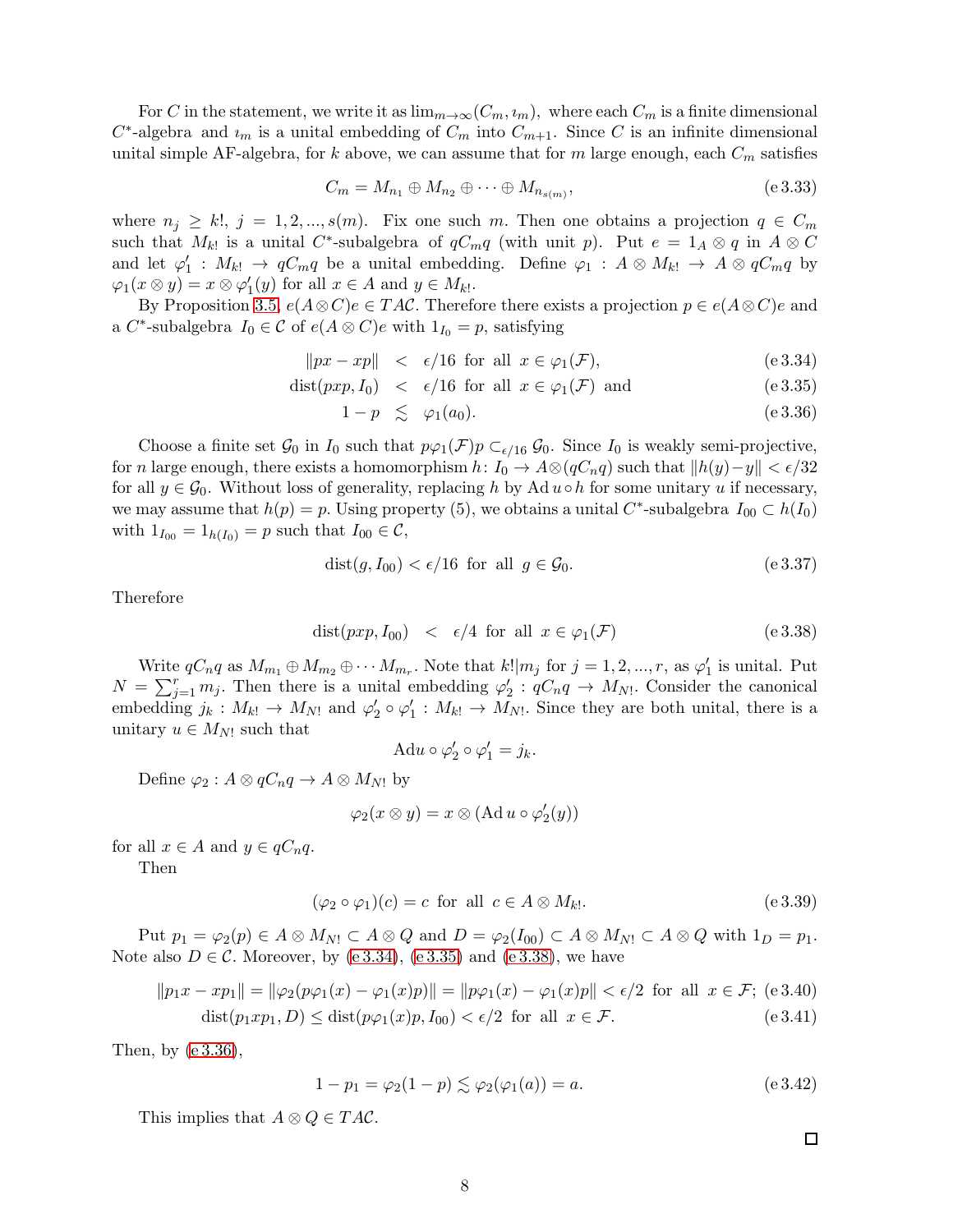The following corollary is a special case of Theorem [3.6.](#page-6-2)

<span id="page-8-4"></span>Corollary 3.7. Let A be a unital simple separable  $C^*$ -algebra, and let C be a unital infinite dimensional simple AF-algebra. Suppose that  $A\otimes C$  has tracial rank at most one. Then  $A\in\mathcal{A}_1$ .

## 4 Criterions for  $C^*$ -algebras to be in  $\mathcal{A}_1$

<span id="page-8-3"></span>**Lemma 4.1.** Let A be a unital separable simple  $C^*$ -algebra. Let C be a unital simple AH-algebra with no dimension growth and with  $\text{Tor}(K_0(C)) = \{0\}$ . Suppose that  $A \otimes C$  is in TAC. Then for any simple unital infinite dimensional AF algebra F,  $A \otimes F$  is also in TAC.

*Proof.* According to Theorem [3.6,](#page-6-2) we just need to show that  $A \otimes F$  is in TAC for some simple unital AF-algebra F.

By Theorem 3.7 of [\[32\]](#page-16-6), we know that  $K_0(C)$  is weakly unperforated. By Theorem 2.7 of [\[16\]](#page-15-7),  $K_0(C)$  has the Riesz interpolation property. As  $Tor(K_0(C)) = 0$ , we have that  $K_0(C)$  is an unperforated Riesz group. It follows from the Effros-Handelman-Shen theorem (Theorem 2.2 of [\[7\]](#page-15-8)) that there exists a unital separable simple AF-algebra B with

$$
(K_0(B), K_0(B)_+, [1_B]) = (K_0(C), K_0(C)_+, [1_C]).
$$
\n
$$
(e 4.43)
$$

We will show that  $A \otimes B$  is in TAC. For that, let  $1/4 > \epsilon > 0$ . Let  $\mathcal{F} \subset A \otimes B$  be a finite subset and let  $a \in (A \otimes B)_{+} \setminus \{0\}$ . Without loss of generality, we may assume that  $1/2 > \epsilon$ , F is a subset of the unit ball and  $||a|| = 1$ .

For any  $f \in \mathcal{F}$ , we may assume that there are  $a_{f,1}, a_{f,2},...,a_{f,n(f)} \in A$  and  $b_{f,1}, b_{f,2},...,b_{f,n(f)} \in A$ B such that

<span id="page-8-1"></span><span id="page-8-0"></span>
$$
||f - \sum_{i=1}^{n(f)} a_{f,i} \otimes b_{f,i}|| < \epsilon/32.
$$
 (e 4.44)

We may also assume that there exist  $x_1, x_2, ..., x_{n(a)} \in A$  and  $y_1, y_2, ..., y_{n(a)} \in B$  such that

$$
||f_{1/4}(a) - \sum_{i=1}^{n(a)} x_i \otimes y_i|| < \epsilon/32.
$$
 (e 4.45)

Let

$$
K_1 = n(a) + \max\{n(f) : f \in \mathcal{F}\},\tag{e.4.46}
$$

$$
K_2 = \max\{\|x_i\| + \|y_i\| \colon 1 \le i \le n(a)\} \text{ and } \tag{e.4.47}
$$

$$
K_3 = \max\{\|a_{f,i}\| + \|b_{f,i}\| \colon 1 \le i \le n(f) \text{ and } f \in \mathcal{F}\}.
$$
\n(e.4.48)

Put  $a_1 = f_{1/2}(a)$ .

As  $B$  is an AF-algebra and  $C$  has stable rank one (see [\[6\]](#page-15-9)), it is known that there exists a unital homomorphism  $\varphi' : B \to C$  such that  $(\varphi')_*$  gives the identification (e.4.43). Define  $\varphi: A \otimes B \to A \otimes C$  as  $\varphi = id_A \otimes \varphi'$ . Now since  $A \otimes C$  is in  $T A C$ , there exists a  $C^*$ -subalgebra D of  $A \otimes C$  such that  $D \in \mathcal{C}$  and (using p to denote  $1_D$ )

$$
||px - xp|| < \epsilon/32 \text{ for all } x \in \varphi(\mathcal{F}), \tag{e.4.49}
$$

$$
dist(pxp, D) < \epsilon/32 \text{ for all } x \in \varphi(\mathcal{F}) \text{ and} \tag{e.4.50}
$$

<span id="page-8-2"></span> $1 - p \leq \varphi(a_1).$  (e 4.51)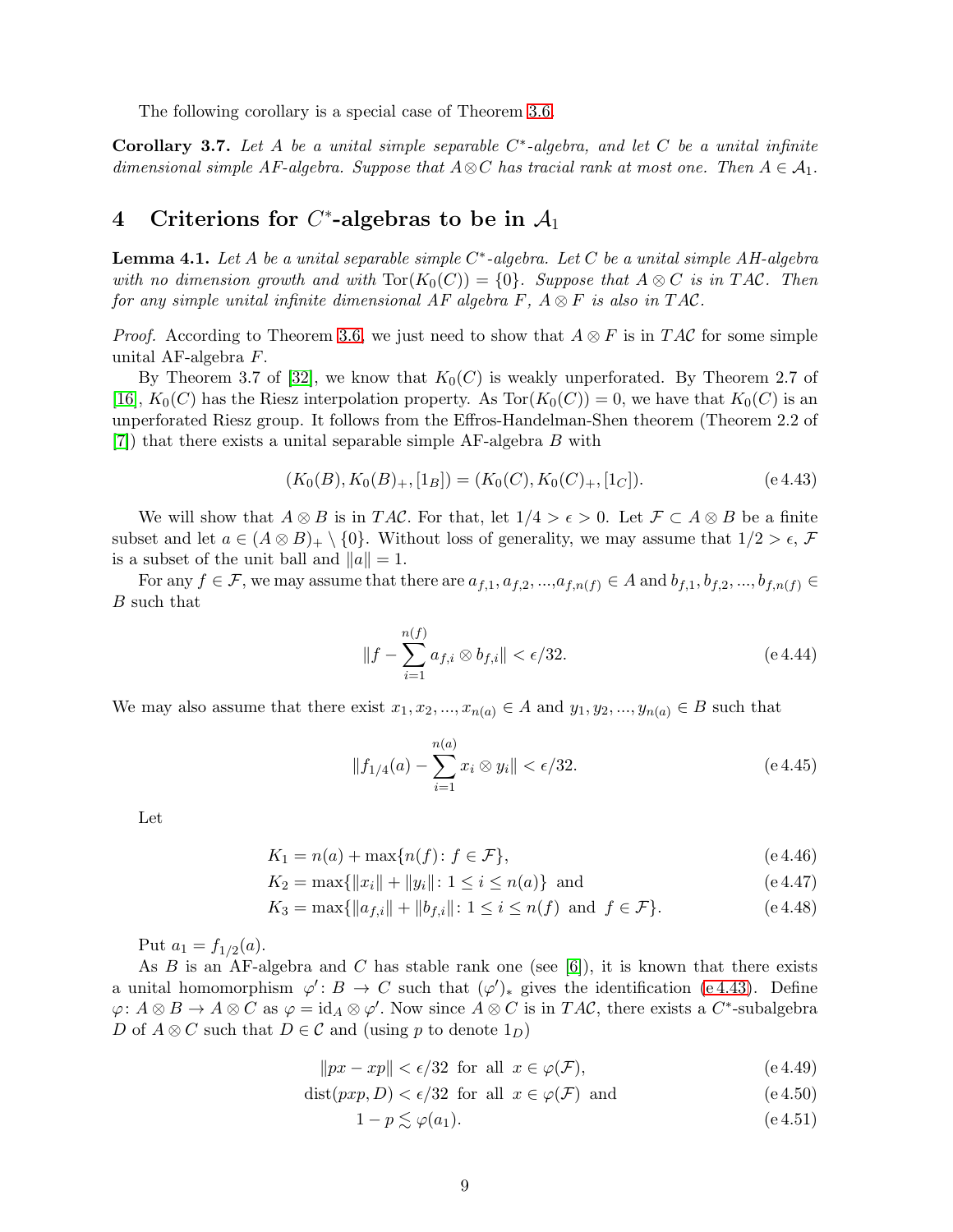Thus there exists  $w \in A \otimes C$  such that  $w^*w = 1 - p$  and  $ww^*\varphi(f_{1/4}(a)) = ww^*$ . Let  $\mathcal{G}_0 \subset D$  be a finite subset such that, for each  $x \in \mathcal{F}$ , there exists  $y \in \mathcal{G}_0$  such that  $||x - y|| < \epsilon/32$ .

By the UCT, we obtain  $\kappa \in KL(C, B)$  such that  $\kappa|_{K_1(C)} = 0$  and  $\kappa|_{K_0(C)} = (\varphi')_{*0}^{-1}$ . Choose a unital AH-algebra  $C_0$  with no dimension growth whose Elliott invariant is

$$
(K_0(C_0), (K_0(C_0))_+, [1_{C_0}], K_1(C_0), T(C_0), r_{C_0}) = (K_0(C), (K_0(C)_+, [1_C], \{0\}, T(C), r_C).
$$

With the identification above, it is known (by Theorem 6.10 of [\[25\]](#page-16-7), for example) that there exists a unital homomorphism  $H: C \to C_0$  such that  $H_{*0} = id_{K_0(C)}$ ,  $H_{*1} = 0$  and H induces the identity map on  $T(C)$ . By the UCT, we obtain  $\kappa \in KL(C_0, B)$  such that  $\kappa|_{K_0(C_0)} = id_{K_0(C_0)}$ (with the above identification). Note  $K_1(C_0) = \{0\} = K_1(B)$ . It follows from Theorem 9.12 of [\[24\]](#page-16-8) (see also Theorem 4.7 of [\[22\]](#page-15-10) ) that there exists a sequence of unital contractive completely positive linear maps  $\Psi'_n : C_0 \to B$  such that

$$
[\{\Psi'_n\}] = \kappa \text{ and } \lim_{n \to \infty} \|\Psi'_n(x)\Psi'_n(y) - \Psi'_n(xy)\| = 0 \qquad (\text{e 4.52})
$$

for all  $x, y \in C_0$ . Define  $\Psi_n = \Psi'_n \circ H : C \to B$ ,  $n = 1, 2, \dots$  By Theorem 3.5.3 of [\[4\]](#page-15-11), there exists a sequence of unital contractive completely positive linear maps  $\Phi_n$ :  $A \otimes C \to A \otimes B$  such that

$$
\Phi_n(x \otimes y) = x \otimes \Psi_n(y) \tag{e.4.53}
$$

for all  $x \in A$  and  $y \in C$ . Since D is weakly semiprojective, we may assume that, there exists  $n_0 \geq 1$  such that, for all  $n \geq n_0$ , there exists a unital homomorphism  $h_n : D \to A \otimes B$  such that

<span id="page-9-1"></span>
$$
||h_n(g) - \Phi_n(g)|| < \epsilon/32 \text{ for all } g \in \mathcal{G}_0. \tag{e.4.54}
$$

Let

$$
G_1 = \{1_B\} \cup \{y_i \colon 1 \le i \le n(a)\} \cup \{b_{f,i} \colon 1 \le i \le n(f) \text{ and } f \in \mathcal{F}\} \text{ and } (e \cdot 4.55)
$$

$$
\mathcal{G}_2 = \{a_{f,i} : 1 \le i \le n(f) \text{ and } f \in \mathcal{F}\} \cup \{x_i : 1 \le i \le n(a)\}. \tag{e.4.56}
$$

As B is an AF algebra, without loss if generality, we may assume that there exists a finite dimensional  $C^*$ -subalgebra  $E \subset B$  such that  $\mathcal{G}_1 \subset E$ .

Put

$$
\delta = \frac{\epsilon}{32K_1K_2K_3}.\tag{e.4.57}
$$

As E is weakly semiprojective, so is  $\varphi'(E)$  (note that E is simple). There then exists a unital homomorphism  $h'_n : \varphi'(E) \to B$  such that, when n is large enough,

$$
||h'_n(g) - \Psi_n(g)|| < \delta/2 \text{ for all } g \in \varphi'(\mathcal{G}_1).
$$
 (e.4.58)

We may also assume, without loss of generality, that  $(h'_n \circ \varphi')_{*0} = ((id_B)|_E)_{*0}$ . Then we can choose sufficiently large  $n_1$ , such that for each  $n > n_1$ , there exists a unitary  $v_n \in C$  satisfying

$$
\|(\mathrm{Ad}\,v_n \circ h'_n \circ \varphi')(y) - y\| < \delta/2 \quad \text{for all} \quad y \in \mathcal{G}_1. \tag{e.4.59}
$$

For  $n \ge n_1$ , define  $\Phi'_n: A \otimes C \to A \otimes B$  by  $\Phi'_n = \text{Ad}(1_A \otimes v) \circ \Phi_n$ . Put  $p_1 = h'_n(p)$  and  $D_1 = h_n(D)$ . By choosing even larger  $n_1$ , we may assume, without loss of generality

<span id="page-9-2"></span><span id="page-9-0"></span>
$$
\|\Phi_n'(w)^*\Phi_n'(w) - (1 - p_1)\| < \epsilon/16 \text{ and} \tag{e.4.60}
$$

$$
\|\Phi_n'(w)\Phi_n'(w)^*(\Phi_n'\circ\varphi(f_{1/4}(a)))-\Phi_n'(w)\Phi_n'(w)^*\|<\epsilon/16. \tag{e.4.61}
$$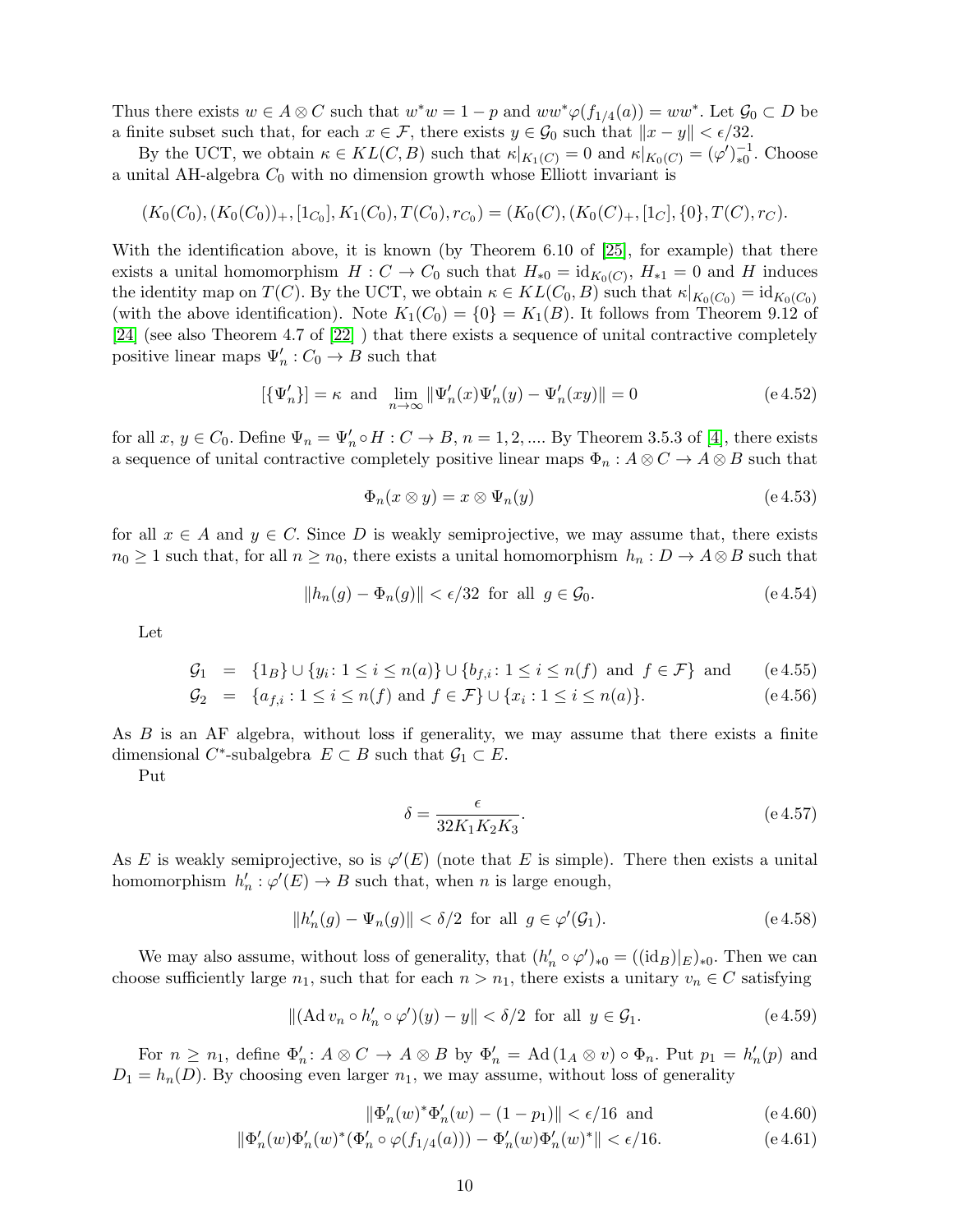Then, one estimates, by [\(e 4.59\)](#page-9-0) and [\(e 4.44\)](#page-8-1), that

$$
\|\Phi_n' \circ \varphi(f) - f\| < \epsilon/32 + \epsilon/32 + K_1 K_3 \delta < 3\epsilon/32 \text{ for all } f \in \mathcal{F}.\tag{e.4.62}
$$

Similarly,

$$
\|\Phi'_n \circ \varphi(f_{1/4}(a)) - f_{1/4}(a)\| < \epsilon/32 + \epsilon/32 + K_1K_2\delta < 3\epsilon/32. \tag{e.4.63}
$$

By applying  $(e 4.49)$ ,  $(e 4.54)$  and  $(e 4.62)$ , we then have that

$$
||p_1x - xp_1|| \le ||p_1x - \Phi'_n(p)\Phi'_n \circ \varphi(x)|| \tag{e.4.64}
$$

$$
+ \| \Phi_n'(p) \Phi_n' \circ \varphi(x) - \Phi_n' \circ \varphi(x) \Phi_n'(p) \| \tag{e.4.65}
$$

<span id="page-10-4"></span><span id="page-10-3"></span><span id="page-10-1"></span><span id="page-10-0"></span>
$$
+ \|\Phi_n' \circ \varphi(x)\Phi_n'(p) - xp_1\|
$$
\n<sup>(e.4.66)</sup>

$$
\langle 3\epsilon/16 + ||p\varphi(x) - \varphi(x)p|| + 3\epsilon/16 \tag{e.4.67}
$$

$$
<7\epsilon/16\tag{e.4.68}
$$

for all  $x \in \mathcal{F}$ . Similarly,

$$
dist(p_1 x p_1, D_1) < \epsilon/2 \text{ for all } x \in \mathcal{F}.\tag{e.4.69}
$$

By property (5) of C<sup>\*</sup>-algebras in C, there is a C<sup>\*</sup>-subalgebra  $D_2 \subset D_1$  with  $1_{D_2} = 1_{D_1} = p_1$ such that  $D_2 \in \mathcal{C}$  and

$$
dist(p_1 x p_1, D_2) < \epsilon \text{ for all } x \in \mathcal{F}.\tag{e.4.70}
$$

Now, by [\(e 4.60\)](#page-9-2) and [\(e 4.61\)](#page-9-2), there are projections  $e_1 \in \overline{\Phi'_n(w)}^* \Phi'_n(w) (A \otimes B) \Phi'_n(w)^* \Phi'_n(w)$ and  $e_2 \in \overline{\Phi'_n(w)\Phi'_n(w)^*(A \otimes B)\Phi'_n(w)\Phi'_n(w)^*}$  such that  $e_1 \sim e_2$  and

$$
||e_1 - \Phi'_n(w)^* \Phi'_n(w)|| < \epsilon/8 \text{ and } ||e_2 - \Phi'_n(w) \Phi'_n(w)^*|| < \epsilon/8.
$$
 (e.4.71)

Moreover,

<span id="page-10-2"></span>
$$
||(1-p_1)-e_1|| < \epsilon/8
$$
 and  $||e_2\Phi'_n \circ \varphi(f_{1/4}(a)) - e_2|| < \epsilon/4.$  (e 4.72)

It follows from [\(e 4.63\)](#page-10-1) that

$$
||e_2 f_{1/4}(a) - e_2|| < \epsilon/2 + 3\epsilon/32. \tag{e.4.73}
$$

Thus

$$
||f_{1/4}(a)e_2f_{1/4}(a) - e_2|| < \epsilon + 6\epsilon/32 < 1/2.
$$
 (e 4.74)

Then we can find a projection in  $\text{Her}(f_{1/4}(a))$  which is unitarily equivalent to  $e_2$ . It follows that  $e_2 \lesssim f_{1/16}(a)$ . Therefore, by [\(e 4.72\)](#page-10-2),

<span id="page-10-5"></span>
$$
1 - p_1 \sim e_1 \sim e_2 \lesssim f_{1/16}(a) \lesssim a. \tag{e.4.75}
$$

From [\(e 4.68\)](#page-10-3), [\(e 4.69\)](#page-10-4), and [\(e 4.75\)](#page-10-5), we conclude that  $A \otimes B$  is in TAC. By Theorem [3.6,](#page-6-2) for any unital simple infinite dimensional AF algebra  $F, A \otimes F \in TAC$ .

<span id="page-10-6"></span>**Theorem 4.2.** Let A be a unital separable simple C<sup>\*</sup>-algebra. Suppose that  $A \otimes C$  is in TAC for some unital amenable separable simple C<sup>\*</sup>-algebra C such that  $TR(C) \leq 1$  and C satisfies the UCT. Then  $A \otimes F$  is in TAC for any simple unital infinite dimensional AF algebra F.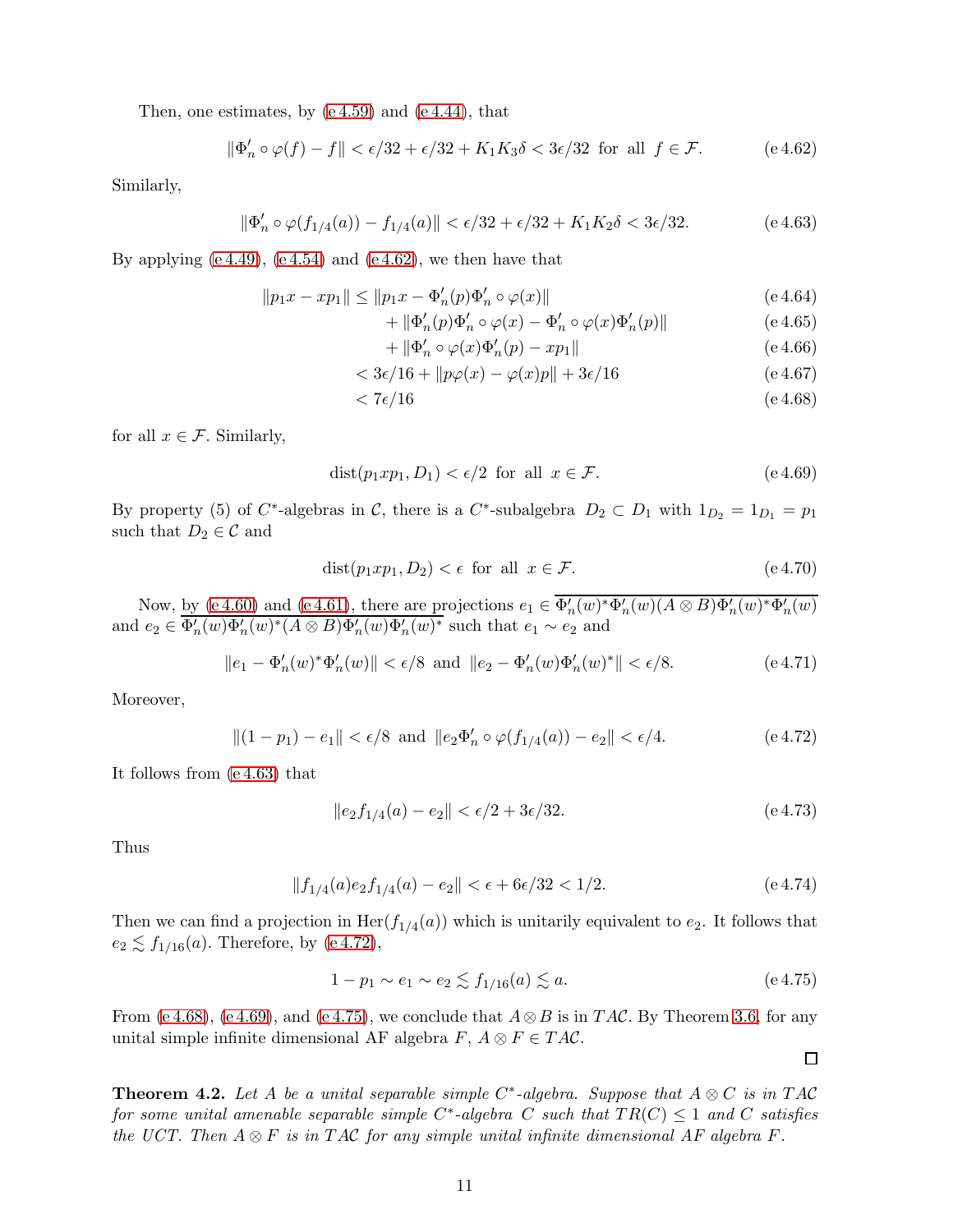*Proof.* We may assume that C has infinite dimension. Otherwise, as C is simple,  $C \cong M_n(\mathbb{C})$ for some  $n \in \mathbb{N}$ . As  $M_n(A)$  is in TAC, by applying Proposition [3.5,](#page-6-1) we conclude that A is also in TAC. It follows from Proposition [3.2](#page-2-0) that  $A \otimes F$  is in TAC for any unital simple infinite dimensional AF algebra F.

Now assume that C is infinite dimensional. It follows from the assumption that  $A \otimes C$  is in TAC and from Proposition [3.2](#page-2-0) that  $(A \otimes C) \otimes Q$  is in TAC. Note that  $(A \otimes C) \otimes Q \cong A \otimes (C \otimes Q)$ . Since  $TR(C) \leq 1$ , it follows that  $TR(C \otimes Q) \leq 1$ . Since C is amenable and satisfies the UCT,  $C \otimes Q$  is also a unital separable amenable simple  $C^*$ -algebra which satisfies the UCT. It follows from Theorem 10.4 of [\[24\]](#page-16-8) that  $C \otimes Q$  is a unital simple AH-algebra with no dimension growth. One computes that  $K_0(C \otimes Q)$  is torsion free. Applying Lemma [4.1,](#page-8-3) we have that  $A \otimes F$  is in  $TAC$  for any unital simple infinite dimensional AF algebra  $F$ .  $\Box$ 

As a special case to Theorem [4.2,](#page-10-6) we have the following corollary.

**Corollary 4.3.** Let A be a unital separable simple  $C^*$ -algebra. Then  $A \in \mathcal{A}_0$  if and only if  $TR(A \otimes C) = 0$  for some unital amenable separable simple C<sup>\*</sup>-algebra C with  $TR(C) \leq 1$  which satisfies the UCT.

<span id="page-11-1"></span>**Corollary 4.4.** Let A be a unital separable simple  $C^*$ -algebra. Then  $A \in \mathcal{A}_1$  if and only if  $TR(A \otimes C) \leq 1$  for some unital simple AH-algebra C.

*Proof.* For the "only if "part, we only need to choose C to be Q. The corollary then follows from Corollary [3.7.](#page-8-4)

For the "if" part, note that by Theorem 10.4 of [\[24\]](#page-16-8),  $C \otimes Q$  is a unital simple AH-algebra with no dimension growth. Since  $TR(A \otimes C) \leq 1$ , we have  $TR(A \otimes C \otimes Q) \leq 1$ . Theorem [4.2](#page-10-6) then applies. □

### 5 Tensor Products

In this section we are ready to answer the following three questions:

(1) Let A and B be both in  $\mathcal{A}_1 \cap \mathcal{N}$ . Is  $A \otimes B$  in  $\mathcal{A}_1 \cap \mathcal{N}$ ?

(2) Let A be a unital separable simple C<sup>\*</sup>-algebra and let  $B \in A_1 \cap N$ . Suppose that  $A \otimes B \in \mathcal{A}_1$ . Is it true that  $A \in \mathcal{A}_1$ ?

(3) Let  $A \in \mathcal{A}_1 \cap \mathcal{N}$  and  $B \in \mathcal{N}$  with  $TR(B) \leq 1$ . Is it true  $TR(A \otimes B) \leq 1$ ?

<span id="page-11-0"></span>**Proposition 5.1.** Let A and B be two unital separable simple C<sup>\*</sup>-algebras in  $A_1 \cap N$ . Then  $A \otimes B \in \mathcal{A}_1 \cap \mathcal{N}$ .

*Proof.* Let  $A, B \in \mathcal{A}_1 \cap \mathcal{N}$ . Then

$$
(A \otimes B) \otimes Q \cong (A \otimes B) \otimes (Q \otimes Q) \cong (A \otimes Q) \otimes (B \otimes Q).
$$

Since both A and B are in  $\mathcal{A}_1 \cap \mathcal{N}$ ,  $A \otimes Q$  and  $B \otimes Q$  have tracial rank no more than one and satisfy the UCT. Therefore, by Lemma 10.9 and Theorem 10.10 of [\[24\]](#page-16-8), each of them is isomorphic to some unital simple AH-algebra with no dimension growth. It is then easy to see that  $(A\otimes Q)\otimes (B\otimes Q)$  can be written as a unital simple AH-algebra with no dimension growth, which implies that  $TR(A \otimes B \otimes Q) \leq 1$ .

**Theorem 5.2.** Let A be a unital separable simple  $C^*$ -algebra. Suppose that there exists a unital separable simple C<sup>\*</sup>-algebra  $B \in \mathcal{A}_1 \cap \mathcal{N}$  such that  $A \otimes B \in \mathcal{A}_1$ , then  $A \in \mathcal{A}_1$ .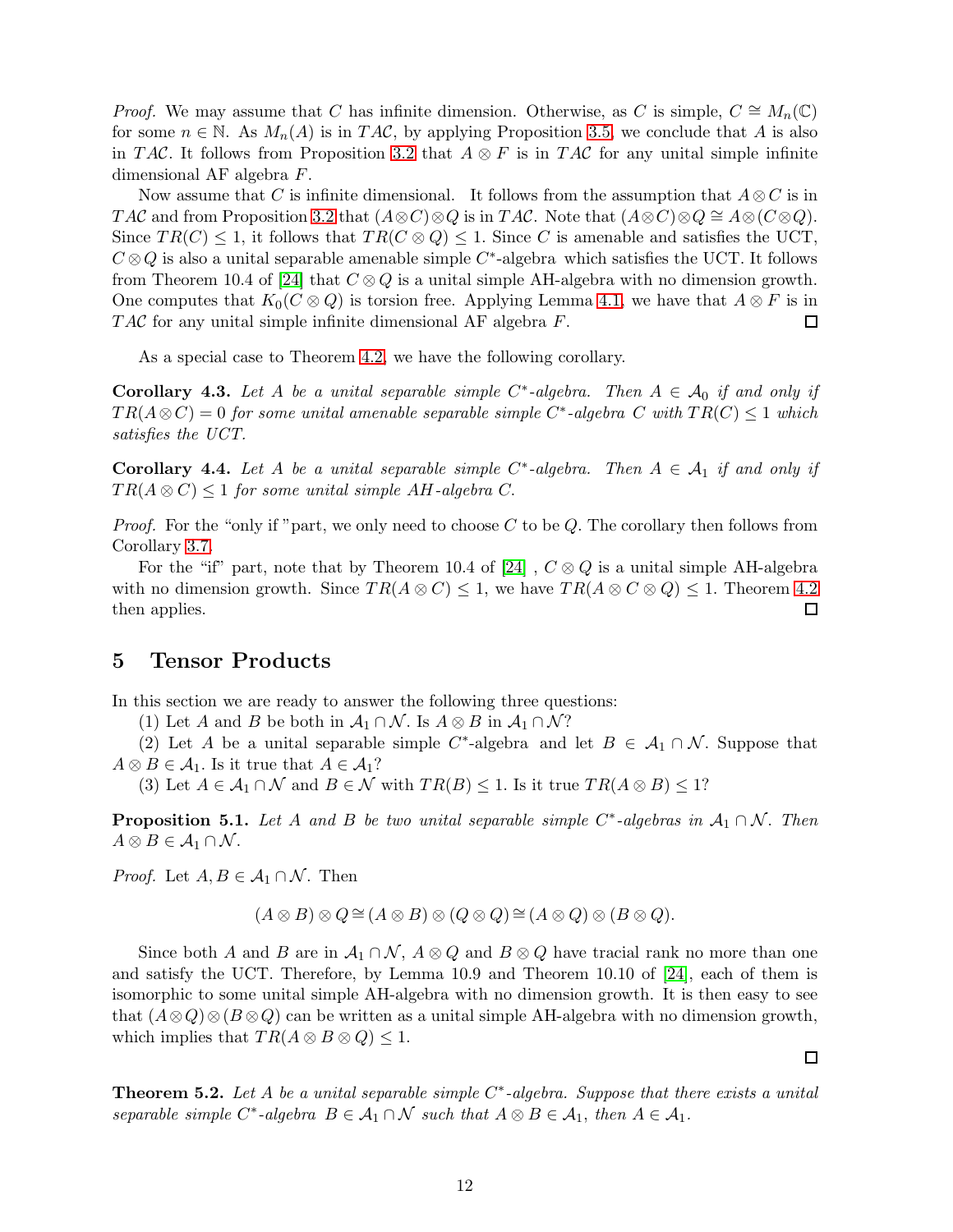*Proof.* Since  $A \otimes B \in \mathcal{A}_1$ , we have that  $TR(A \otimes B \otimes Q) \leq 1$ . As  $B \in \mathcal{A}_1 \cap \mathcal{N}$ , we have that  $B \otimes Q$ satisfies the UCT and  $TR(B \otimes Q) \leq 1$ . By Lemma 10.9 and Theorem 10.10 of [\[24\]](#page-16-8),  $B \otimes Q$  is a unital simple AH-algebra with no dimension growth. Note that  $\text{Tor}(K_0(B\otimes Q)) = 0$ . It follows from Lemma [4.1](#page-8-3) (by setting TAC to TAI algebras) that  $A \in \mathcal{A}_1$ .

We now consider the converse of a special case of Theorem [4.2](#page-10-6) (when  $T A C$  are just  $T A I$ algebras) in the following sense. Let  $A \in \mathcal{A}_1 \cap \mathcal{N}$ . Is it true that  $TR(A \otimes C) \leq 1$  if C is a unital separable infinite dimensional simple C<sup>\*</sup>-algebra with  $TR(C) \leq 1$ ? An affirmative answer is given in Theorem [5.6.](#page-14-1)

<span id="page-12-0"></span>**Lemma 5.3.** Let G be a countable weakly unperforated simple ordered group which is rationally Riesz. Suppose that G also has the following property: for any  $x, y \in G$  with  $x \leq y$  and for any integer  $N \geq 1$ , there exists  $z \in G$  such that

$$
x < Nz < y. \tag{e.5.1}
$$

 $\Box$ 

Then G has the Riesz interpolation property.

*Proof.* Let  $u \in G_+$  be an order unit. Denote by  $S_u(G)$  the state space of G, i.e., the set of order and unit preserving homomorphisms from  $G$  to the additive group  $\mathbb{R}$ . First, we claim the following: For any  $a_1, a_2 \in G_+ \setminus \{0\}$ , there is  $b \in G_+ \setminus \{0\}$  such that

$$
0 < b < a_i, \ \ i = 1, 2. \tag{e.5.2}
$$

In fact, as G is simple, there exists an integer  $n_1 > 0$  such that

$$
n_1 a_i > u, \ i = 1, 2. \tag{e.5.3}
$$

By the assumption, there exists  $b_0 \in G$  such that

$$
0 < n_1 b_0 < u. \tag{e.5.4}
$$

As G is weakly unperforated, we get

$$
0 < b_0 < a_i, \ \ i = 1, 2,\tag{e.5.5}
$$

which proves the claim.

Suppose that  $x_i \leq y_j$  for  $i, j = 1, 2$ . We will show that there exists  $z \in G$  such that

$$
x_i \le z \le y_j, \ \ i, j = 1, 2. \tag{e.5.6}
$$

If  $x_{i'} = y_{j'}$  for some pair of i' and j', choose  $z = y_{j'}$ . Then  $x_i \le y_{j'} = z = x_{i'} \le y_i$ ,  $i = 1, 2$ . Now assume that  $x_i \leq y_j$  for all i and j.

Since G is rationally Riesz, there are  $m, n \in \mathbb{N} \setminus \{0\}$  and  $w \in G$  such that

$$
nw \le my_j \text{ and } mx_i \le nw, \ i, j = 1, 2. \tag{e.5.7}
$$

If  $nw = mx_{i'} = my_{j'}$  for certain i' and j', then  $m(y_{j'} - x_{i'}) = 0$ . Since  $y_{j'} - x_{i'} > 0$  and G is an ordered group, this is impossible.

If  $nw < my_j$  for all j, by the claim above, there exists  $b_0 \in G_+$  such that

$$
0 < b_0 < my_j - nw, \ \ j = 1, 2. \tag{e.5.8}
$$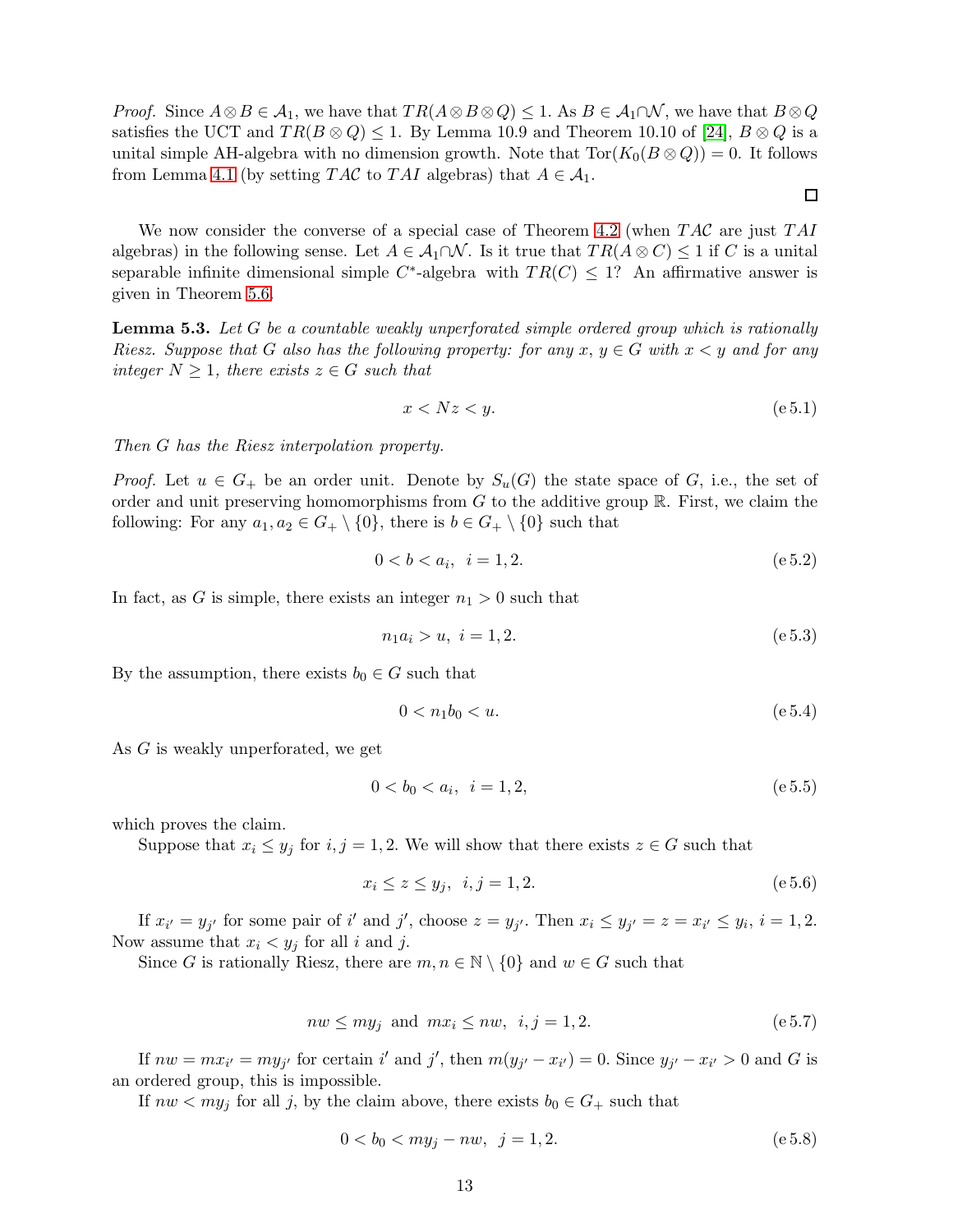By the assumption, there exists  $z \in G$  such that

$$
mx_i \le nw < mz < nw + b_0 < my_j, \ \ j = 1, 2. \tag{e.5.9}
$$

By the weak unperforation,

$$
x_i < z < y_j, \ \ i, j = 1, 2. \tag{e 5.10}
$$

If  $nw > mx_i$ ,  $i = 1, 2$ , by the claim, there exits  $b_0 \in G_+$  such that

$$
0 < b_0 < nw - mx_i, \ \ i = 1, 2. \tag{e.5.11}
$$

Then, as above, we obtain  $z \in G$  such that

$$
mx_i < nw + b_0 < mz < nw \le my_j, \ \ i. j = 1, 2. \tag{e.5.12}
$$

We then conclude, as above,

$$
x_i < z < y_j, \ \ i, j = 1, 2. \tag{e.5.13}
$$

Thus G has the Riesz interpolation property.

<span id="page-13-0"></span>**Lemma 5.4.** Let  $A \in \mathcal{A}_1 \cap \mathcal{N}$ . Suppose that B is a unital separable amenable simple C<sup>\*</sup>-algebra with  $TR(B) \leq 1$  which satisfies the UCT. Then  $K_0(A \otimes B)$  has the Riesz interpolation property.

*Proof.* Since  $A \in \mathcal{A}_1 \cap \mathcal{N}$  and  $TR(B) \leq 1$ , by Proposition [5.1,](#page-11-0)  $A \otimes B \in \mathcal{A}_1 \cap \mathcal{N}$ . It follows from [\[30\]](#page-16-4) that  $K_0(A \otimes B)$  is rationally Riesz.

By Lemma 10.9 and Theorem 10.10 of [\[24\]](#page-16-8), B is isomorphic to a unital simple AH-algebra with no dimension growth. It follows from Theorem 2.1 of [\[13\]](#page-15-12) that  $B$  is approximately divisible. Therefore  $A \otimes B$  is approximately divisible. It follows that, for any pair  $x, y \in K_0(A \otimes B)$  and any integer  $N \geq 1$  with  $x < y$ , there exists  $z \in K_0(A \otimes B)$  such that

$$
x < Nz < y. \tag{e 5.14}
$$

Moreover, from the approximate divisibility, by Theorem 1.4 of [\[2\]](#page-14-0),  $A \otimes B$  has the strict comparison for positive elements. In particular, it follows that  $K_0(A \otimes B)$  is weakly unperforated. The lemma then follows by applying Lemma [5.3.](#page-12-0)

<span id="page-13-1"></span>**Theorem 5.5.** Let  $A \in \mathcal{A}_1 \cap \mathcal{N}$ . Then, for any unital infinite dimensional simple AH-algebra B with slow dimension growth,  $A \otimes B$  is a unital simple AH-algebra with no dimension growth.

*Proof.* Since  $A \in A_1 \cap \mathcal{N}$ , it follows from Proposition [5.1](#page-11-0) that  $A \otimes B \in A_1 \cap \mathcal{N}$ . By Lemma [5.4,](#page-13-0)  $K_0(A \otimes B)$  has the Riesz interpolation property. Since B is an infinite dimensional simple AH-algebra of no dimension growth, from Theorem 2.1 of [\[13\]](#page-15-12), B is approximately divisible. So  $A \otimes B$  is approximately divisible. It follows that  $K_0(A \otimes B) \neq \mathbb{Z}$ . Since  $A \otimes B \otimes Q$  is a unital simple AH-algebra of no dimension growth, the canonical map  $r_{A\otimes B\otimes Q}$ :  $T(A\otimes B\otimes Q)\rightarrow$  $S_{11}(K_0(A \otimes B \otimes Q))$  maps extreme points to extreme points. Therefore the canonical map  $r_{A\otimes B}$ :  $T(A\otimes B)\to S_{[1]}(K_0(A\otimes B))$  maps the extreme points to extreme points (see lemma 5.6 of [\[30\]](#page-16-4)). It follows from [\[38\]](#page-16-9) that there is a unital simple AH-algebra C with no dimension growth such that its Elliott invariant is exactly the same as that of  $A \otimes B$ . According to Theorem 10.4 of [\[24\]](#page-16-8), we have that  $A \otimes B \cong C$ .

 $\Box$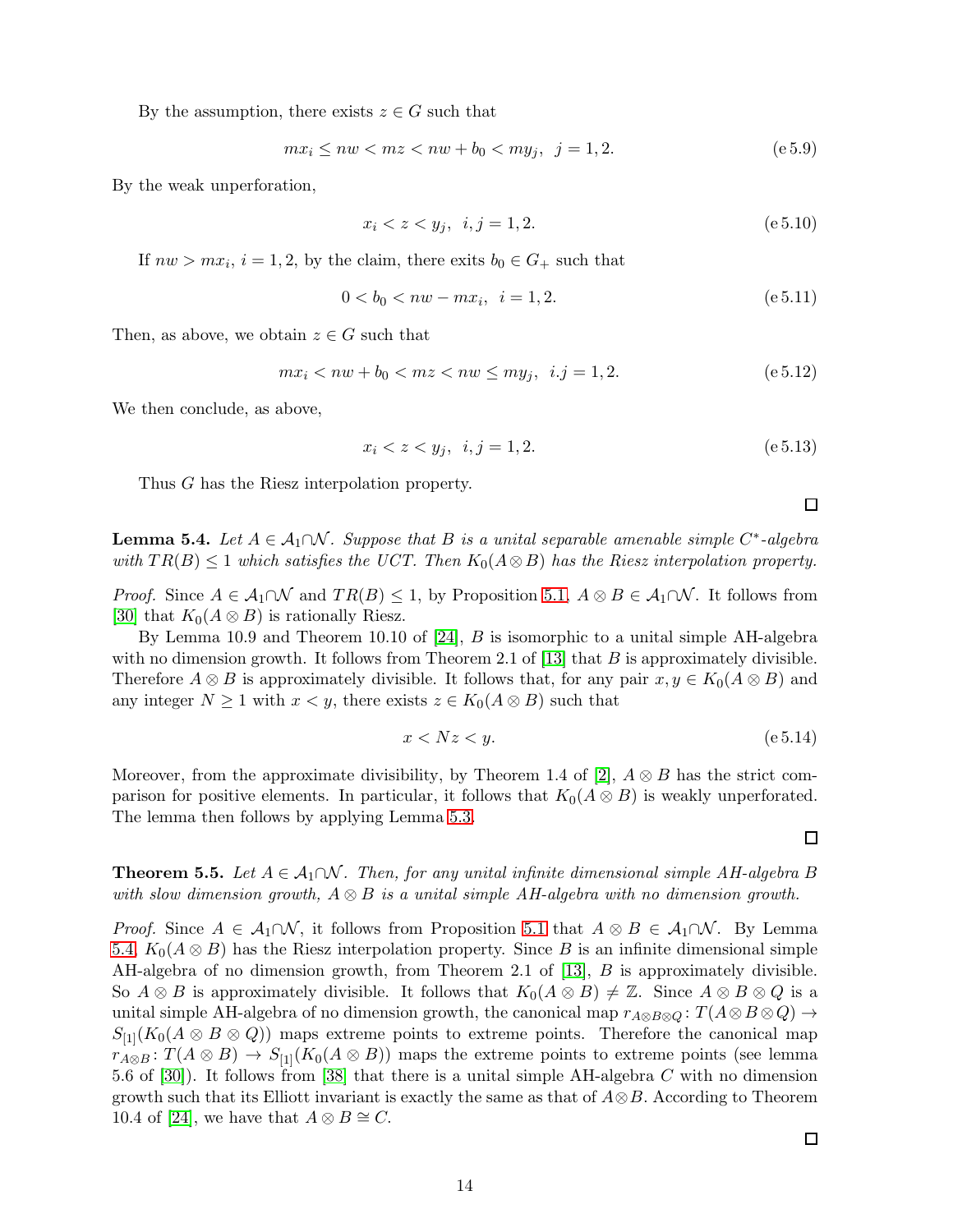We end this note by the following summarization:

<span id="page-14-1"></span>**Theorem 5.6.** Let  $A \in \mathcal{N}$  be a unital separable simple amenable  $C^*$ -algebra that satisfies the UCT. Then the following are equivalent.

 $(1)$   $A \in \mathcal{A}_1;$ 

 $(2)$   $TR(A \otimes Q) \leq 1;$ 

 $(3)$   $A \otimes Q \in \mathcal{A}_1;$ 

(4)  $TR(A \otimes B) \leq 1$  for some unital infinite dimensional simple AF-algebra B;

(5)  $TR(A \otimes B) \leq 1$  for all unital simple infinite dimensional AF-algebras B;

(6)  $A \otimes B \in \mathcal{A}_1$  for some unital simple infinite dimensional AF-algebra B;

(7)  $A \otimes B \in \mathcal{A}_1$  for all unital simple infinite dimensional AF-algebras B;

(8)  $TR(A \otimes B) \leq 1$  for some unital infinite dimensional simple AH-algebra B with no dimension growth;

(9)  $TR(A \otimes B) \leq 1$  for all unital simple infinite dimensional AH-algebras B with no dimension growth;

(10)  $A\otimes B \in \mathcal{A}_1$  for some unital simple infinite dimensional AH-algebra B with no dimension growth;

(11)  $A \otimes B \in \mathcal{A}_1$  for all unital simple infinite dimensional AH-algebras B with no dimension growth;

(12)  $A \otimes B \in \mathcal{A}_1$  for some unital simple infinite dimensional  $C^*$ -algebra  $B$  in  $\mathcal{A}_1 \cap \mathcal{N}$ ;

(13)  $A \otimes B \in \mathcal{A}_1$  for all unital simple infinite dimensional  $C^*$ -algebras  $B$  in  $\mathcal{A}_1 \cap \mathcal{N}$ .

*Proof.* Note that " $(1) \Rightarrow (2)$ ", " $(2) \Rightarrow (3)$ ", " $(5) \Rightarrow (4)$ ", " $(4) \Rightarrow (6)$ ", " $(7) \Rightarrow (6)$ ", " $(9) \Rightarrow (8)$ ",  $((9) \Rightarrow (10)$ ",  $((11) \Rightarrow (10)$ ",  $((11) \Rightarrow (7)$ ",  $((13) \Rightarrow (11)$ ",  $((13) \Rightarrow (7)$ " and  $((13) \Rightarrow (12)$ " are straightforward.

Note that "(1)  $\Rightarrow$  (5)" and "(1)  $\Rightarrow$  (9)" follow from Theorem [5.5.](#page-13-1) To see that "(1)  $\Rightarrow$ (13)", let  $A \in \mathcal{A}_1 \cap \mathcal{N}$  and  $B \in \mathcal{A}_1 \cap \mathcal{N}$ . Then  $TR(B \otimes Q) \leq 1$ . So  $B \otimes Q$  is a unital simple infinite dimensional AH-algebra with no dimension growth. Since " $(1) \Rightarrow (9)$ ", this implies that  $TR(A \otimes (B \otimes Q)) \leq 1$ . It then follows that  $A \otimes B \in \mathcal{A}_1$ .

For " $(12) \Rightarrow (1)$ ", assume that  $TR(A \otimes B \otimes Q) \leq 1$ . It follows that  $TR(A \otimes (B \otimes Q)) \leq 1$ . Since  $TR(B \otimes Q) \leq 1$ , again,  $B \otimes Q$  is a unital simple infinite dimensional AH-algebra with no dimension growth. It follows from Corollary [4.4](#page-11-1) that  $A \in \mathcal{A}_1$ .

That " $(3) \Rightarrow (1)$ " follows from [\[30\]](#page-16-4) and " $(4) \Rightarrow (1)$ " follows from Corollary [3.7.](#page-8-4)

For " $(6) \Rightarrow (4)$ ", one considers  $A \otimes B \otimes Q$  and notes that  $B \otimes Q$  is a unital simple infinite dimensional AF-algebra.

That " $(8) \Rightarrow (4)$ " follows from Corollary [4.4.](#page-11-1)

The rest of implications follow similarly as established above.

 $\Box$ 

#### References

- [1] B. Blackadar and A. Kumjian, "Skew Products of Relations and the Structure of Simple  $C^*$ -Algebras", Math. Z., 189, 55-63 (1985).
- <span id="page-14-0"></span>[2] B. Blackadar, A. Kumjian and M. Rørdam, "Approximate central units and the structure of noncommutative tori", K-theory. 6: 267-284, 1992.
- [3] L. G. Brown, "Stable isomorphism of hereditary subalgebra of  $C^*$ -algebras", Pacific J. Math., 71 (1977), 335-348.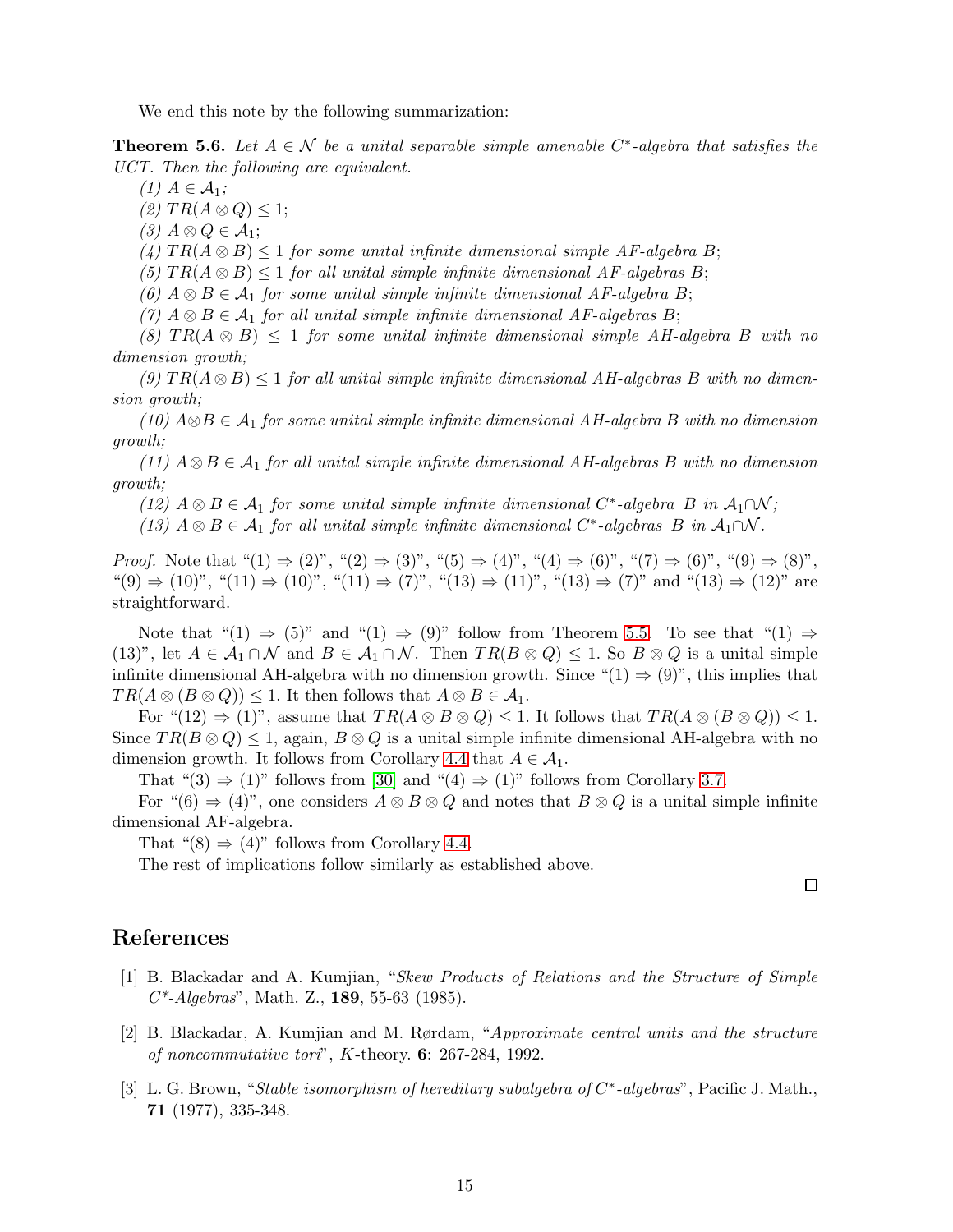- <span id="page-15-11"></span>[4] N. Brown and N. Ozawa, "C\*-algebras and finite-dimensional approximations", American Mathematical Society, Inc., Providence, RI, 2008. xv+509 pp. ISBN: 0-8218-4381.
- <span id="page-15-9"></span>[5] M. Dadarlat and T. Loring, "A universal multi coefficient theorem for the Kasparov groups", Duke Math. J., vol. 84, no. 2, (1996), 355-377.
- <span id="page-15-8"></span>[6] M. Dadarlat, G. Nagy, A. Nemethi and C. Pasnicu, "Reduction of topological stable rank in inductive limit of  $C^*$ -algebras", Pacific J. Math., 153 (1992), 267-276.
- <span id="page-15-6"></span>[7] E. G. Effros, D. E. Handelman and C-L. Shen, "Dimension Groups and Their Affine Representations", Amer. J. Math., vol. 102, no. 2. (Apr., 1980), 385-407.
- [8] S. Eilers, T. Loring and G. K. Pedersen, "Stability of anticommutation relations: an application of noncommutative CW complexes", J. Reine Angew. Math. 499 (1998), 101–143.
- [9] G. A. Elliott, "On the classification of inductive limits of sequences of semisimple finitedimensional algebras", J. Algebra, 38, 29-44 (1976).
- <span id="page-15-1"></span>[10] G. A. Elliott, "Dimension groups with torsion", Internat. J. Math., 1 (1990), 361-380.
- [11] G. A. Elliott and G. Gong, "On the classification of  $C^*$ -algebras of real rank zero. II.", Ann. of Math., (2) 144, 1996, no. 3, 497-610.
- <span id="page-15-2"></span>[12] G. A. Elliott, G. Gong and L. Li, "On the classification of simple inductive limit C\*-algebras. II, The isomorphism theorem", Invent. Math. 168 (2007), 249-320.
- <span id="page-15-12"></span>[13] G. A. Elliott, G. Gong and L. Li, "Approximate divisibility of simple inductive limit  $C^*$ algebras.", Contemp. Math. 228 (1998), 87-97.
- <span id="page-15-3"></span>[14] G. Gong, "On the classification of simple inductive limit  $C^*$ -algebras. I. The reduction theorem", Doc. Math., 7 (2002), 255-461.
- <span id="page-15-4"></span>[15] G. Gong, H. Lin and Z. Niu, "Classification of finite simple amenable Z-stable C<sup>\*</sup>-algebras", preprint, (2014), [arXiv:1501.00135](http://arxiv.org/abs/1501.00135) v2.
- <span id="page-15-7"></span>[16] K. R. Goodearl, "Riesz decomposition in inductive limit C<sup>\*</sup>-algebras", Rocky Mountain J. Math., vol. 24, (1994), 1405-1430.
- [17] K. R. Goodearl, " $K_0$  of multiplier algebras of  $C^*$ -algebras with real rank zero", K-theory, 10 (1996), 419-489.
- [18] S. Hu, H. Lin and Y. Xue, "The tracial topological rank of  $C^*$ -algebras (II)", Indiana Univ. Math. J. 53 (2004), 1577-1603.
- <span id="page-15-0"></span>[19] E. Kirchberg and N. C. Phillips, "Embedding of exact  $C^*$ -algebras in the Cuntz algebra  $\mathcal{O}_2$ ", J. Reine Angew. Math., 525 (2000), 17-53
- [20] H. Lin, "An introduction to the classification of amenable C\*-algebras", World Scientific Publishing Co., Inc., River Edge, NJ, 2001. xii+320 pp. ISBN: 981-02-4680-3.
- <span id="page-15-10"></span>[21] H. Lin, "Tracially AF C\*-algebras", Trans. Amer. Math. Soc., 353 (2000), 693-722.
- [22] H. Lin, "Embedding an AH-algebra into a simple C<sup>\*</sup>-algebra with Prescribed KK-data", K-theory, 24 (2001), 135-156.
- <span id="page-15-5"></span>[23] H. Lin, "The tracial topological rank of  $C^*$ -algebras", Proc. Lond. Math. Soc., (3) 83, (2001), 199-234.